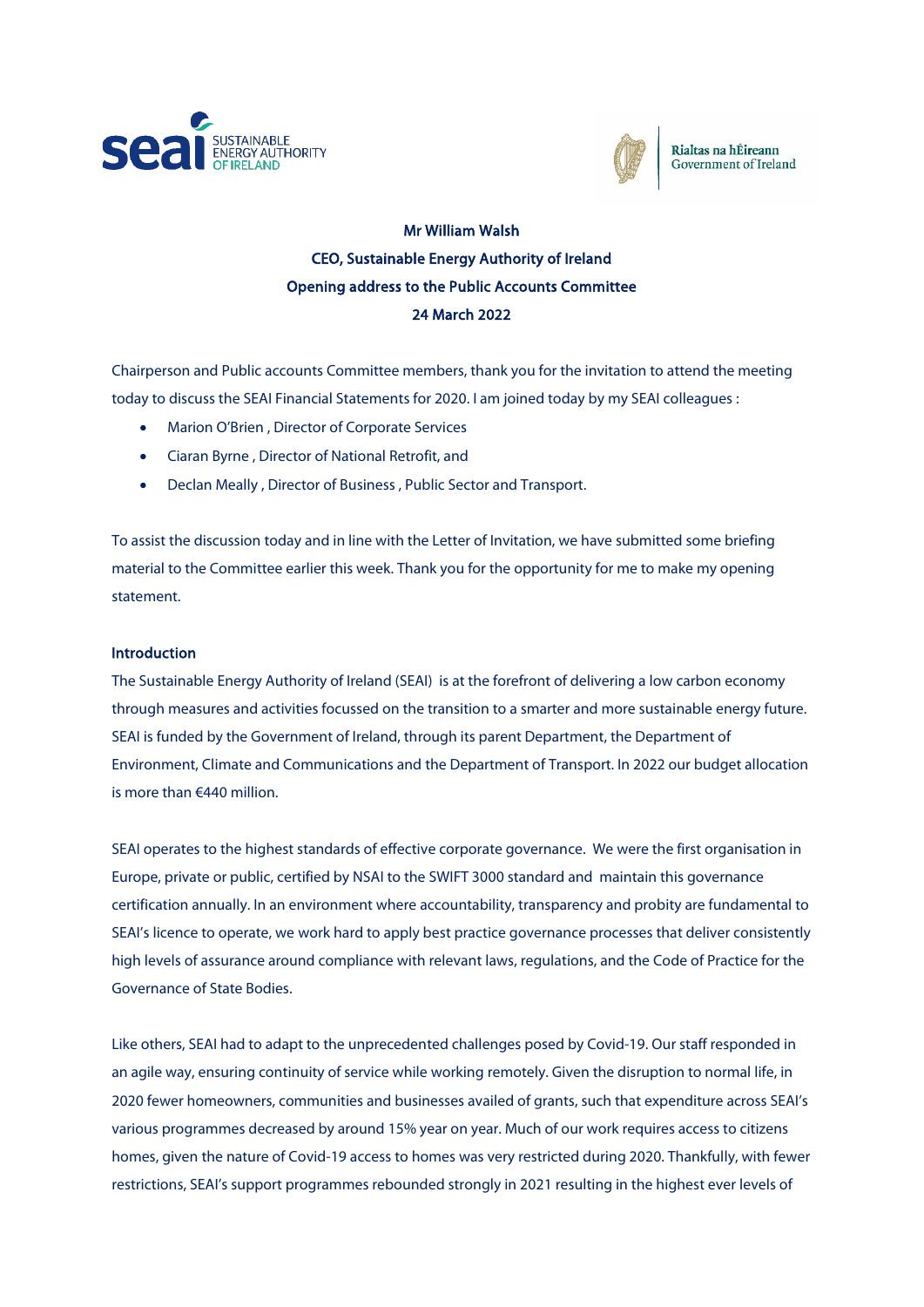expenditure by SEAI. 2022 is set to be another year of significant growth in activity levels.

## Track record of delivery

SEAI puts citizens, communities, suppliers, and other stakeholders at the heart of everything it delivers. We focus on developing collaborative partnerships, strong engagement, and smooth customer journeys for the public we serve.

We provide expert advice to drive positive change through our analysis, modelling and support for policymaking. We are catalysts for action through grant and incentive programmes we deliver and through our capacity-building processes with citizens, communities, and the business and public sectors. Pursuing our mission, we collaborate closely with a wide range of stakeholders including government departments and state agencies. We have had a major and transformative impact on the Irish economy. In the last decade our actions have underpinned more than €1.2 billion in energy savings.

Ireland now has even more ambitious targets and we have been scaling up our operations to meet the challenge. In the past three years we have added capacity to deliver capital expenditure programmes and enhance support to our parent department. Meeting Ireland's energy and climate targets will require further significant investment from Government and SEAI is playing a major part, alongside others, to get Ireland on the right track to meet our UNFCCC COP21 Paris Agreement commitment trajectory.

SEAI is at the heart of delivering the Government's Climate Action Plan 2021. The Plan sets ambitious goals for 2030, including: up to 80% renewable electricity; 600,000 heat pumps; 500,000 B2 home upgrades; almost 1 million electric vehicles; a new microgeneration scheme; large emission reductions in our public services and enterprise sectors; and increased investment in research and innovation.

## A vision for the future

At SEAI, we have a unique vision for the role we will play in delivering Ireland's energy revolution. This requires fundamental change across all of Irish society. Since the Russian invasion of Ukraine, the security of supply and cost implications of Ireland's reliance on fossil fuel imports have become very real. This further underpins the urgency of our energy transition. We are collaborating with colleagues in our parent Department and other state agencies to mitigate the cost and security of supply impacts that will affect all of society. Through energy independence we can remove our reliance on imported fossil fuels, lower our carbon emissions and secure our future. The global pandemic had devastating impacts in Ireland and globally. But the resulting limitations demonstrated that collective and cohesive action can have significant impact on our energy consumption behaviours.

The way in which we live must change. But it will be a change for the better. This change will mean our buildings will be warm, comfortable, and not heated by oil or gas, our communities will be leading the generation of renewable energy, our transport fleet will be electrified charged by a renewable energy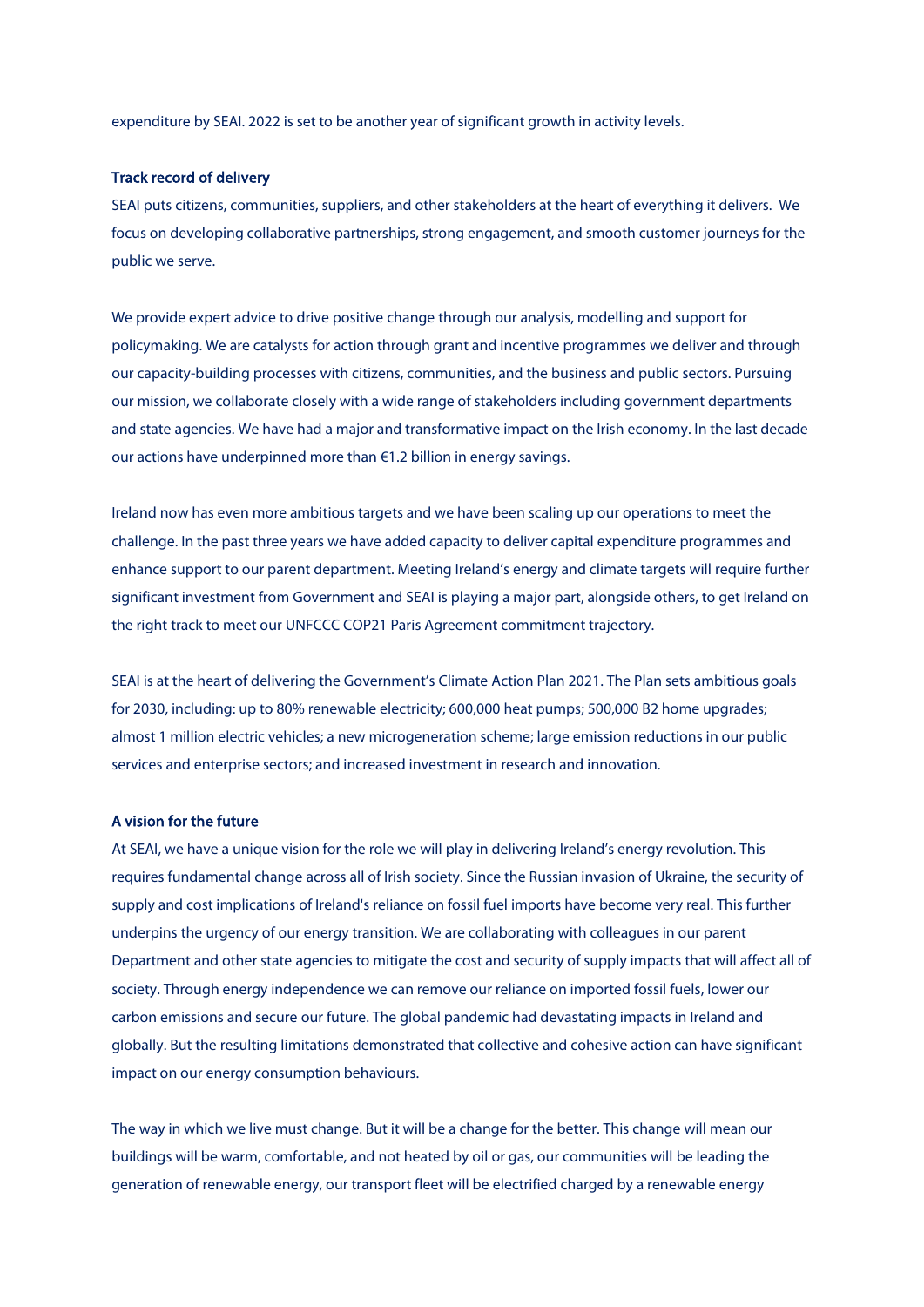powered electricity system. Sustainable energy needs to be the norm. The quicker we achieve this, the sooner the broad range of benefits will flow to Irish citizens and businesses in the form of cheaper to run, warmer and healthier buildings, improved air quality, increased competitiveness, improved security of energy supply and many others. At SEAI we are acutely aware that the energy transition must be a just transition. This is carefully considered across our programmes of delivery, our research, and our policy advice.

## **Conclusion**

SEAI has a strong body of evidence to illustrate the costs and benefits of the sustainable energy transition. It is based on research and expertise from two decades of programme delivery. We are clear that, for much of what is needed, the benefits far outweigh the costs, especially when the multiple benefits (financial, economic, employment, health, security of supply, environmental) are considered.

We passionately believe clean energy transition must happen; and we stand ready to support all of Irish society on the journey. The demands on Ireland's energy and environment require us to work at pace and to deliver ever greater results, learnings, and improvements. This work is key to driving Ireland's contribution to reducing greenhouse gas emissions, securing a healthy planet for future generations.

In concluding , I want to thank our colleagues in the Department of Environment, Climate and Communications and the Department of Transport, for their ongoing support, particularly in the context of the actions assigned to SEAI under the Climate Action Plan 2021.

I want to acknowledge the strategic leadership provided by the Board members of SEAI, in particular, their support in developing a new Statement of Strategy for the organisation, which will be published shortly. I want to pay tribute to the staff of SEAI for their commitment and dedication, in particular their efforts and support as we addressed the significant challenges during the COVID-19 pandemic.

We are a strong and fully co-ordinated team, ready to embrace the next stage of our development. In collaboration with key stakeholders, we will co-ordinate and lead the efforts to achieve the ambitious targets set out in Climate Action Plan 2021 and the National Development Plan.

I welcome the discussion with the Committee, and I am happy to answer any questions you may wish to raise.

- ENDS -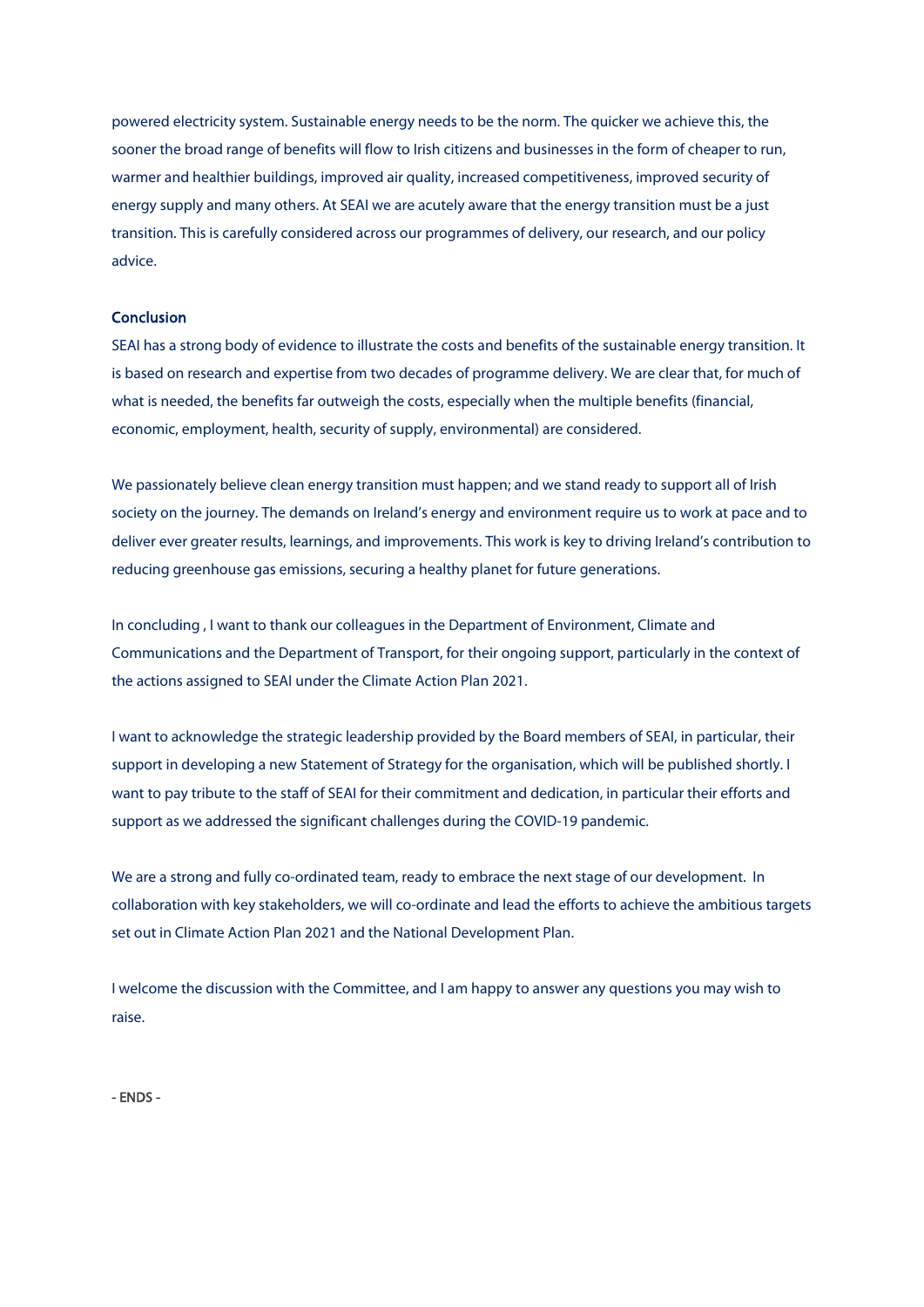



Rialtas na hÉireann Government of Ireland

# **An overview of the Sustainable Energy Authority of Ireland**

## **Introduction**

The Sustainable Energy Authority of Ireland (SEAI) is central to bringing about a low carbon economy through measures and activities focussed on the transition to a smarter and more sustainable energy future. SEAI is funded by the Government of Ireland, through the Department of Environment, Climate and Communications and the Department of Transport<sup>[1,](#page-3-0)</sup> and in 2022 our total budget allocation is  $€446$  million.

SEAI is in a growth phase of its evolution, growing its core staff base to circa 200 employees this year, based in Dublin (headquarters), Dundalk, Cork, and Sligo. Our staff comprise a very broad range of skill sets including engineering, data analysis and modelling, economics, behavioural science, finance, marketing, legal and administration. This mix reflects the skills mix required to meet the needs of current and future energy systems.

SEAI's vision is that Ireland's energy will be sustainable, secure, affordable and clean. To achieve this vision, Ireland must: use less energy, use clean energy and innovate.

SEAI is key to implementing Government energy policy. Our programmes have a major impact on the Irish economy through home and community energy upgrades, business supports, research and innovation funding, EV grants to name a few.

## SEAI – The Authority

SEAI was first established under the **Sustainable Energy Act of 2002**. The Authority is a body corporate with functions and responsibilities as set out under Section 6 of the Act, which include *inter alia* promoting and assisting;

- environmentally and economically sustainable production, supply and use of energy,
- energy efficiency and renewable sources of energy,
- the reduction of greenhouse gas emissions,
- minimising of the impact on the environment of the production, supply and use of energy,
- research, development, and demonstration of relevant technologies.

The Authority also has a role to provide advice, information and guidance to the Minister, government departments and agencies, energy suppliers, and energy users.

Among the powers of the Authority necessary to the performance of its functions under this Act, are:

- initiation, development, administration, participation in and promotion of schemes and programmes of action,
- assessment of energy technologies and markets for the purpose of promoting best practice,
- provision of assistance in the co-ordination of activities carried out in the State related to sustainable energy,
- compilation, extraction and dissemination of information and projections relating to energy production and use
- promotion of and assistance with participation in international programmes,

<span id="page-3-0"></span> $1$  For Electric Vehicle programme only with effect from 2021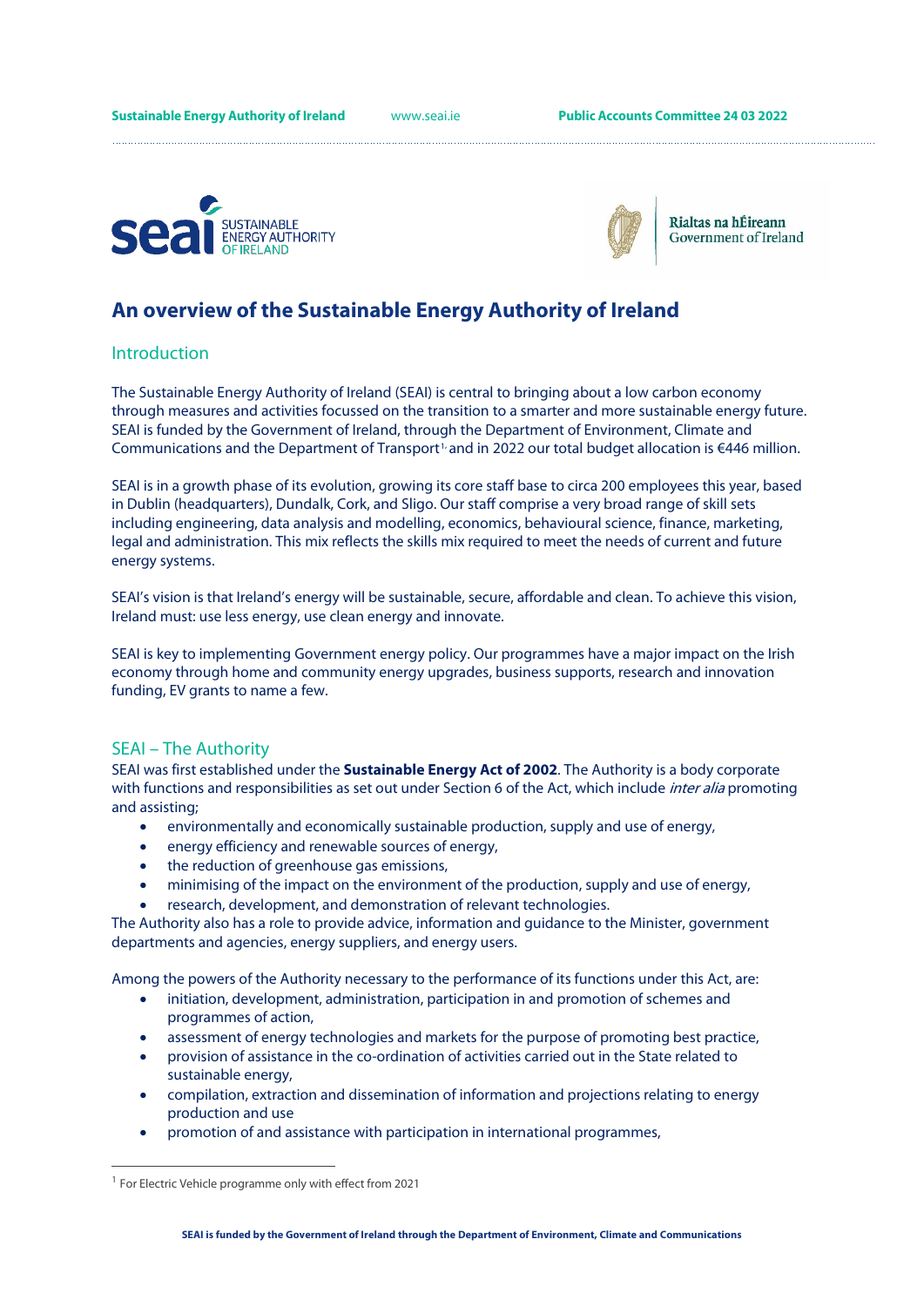• representation of a Minister of the Government at meetings of international bodies where requested to do.

## Public, Business, and Transport Sectors

The public sector comprises 350 public bodies and 3,700 schools spending almost €600m annually on energy. The sector has become an exemplar in relation to sustainable energy by achieving the target of 33% energy performance improvement by 2020 with SEAI delivering an extensive programme of support towards the achievement of that goal.

The Climate Action Plan 2021 (CAP21) now requires the Public Sector to take even greater steps and actively reduce emissions and decarbonise their energy use. CAP21 established new absolute emissions (51% reduction) and energy efficiency (50% improvement) targets to 2030.



From identifying opportunities through to the delivery of capital projects the SEAI's public sector programme is focussed on effective implementation of energy management practices in public bodies, decarbonisation pathways, building retrofit project capacity building, and ongoing monitoring of energy management practices. A key pillar of this work is leadership, technical stewardship, networking and best practice sharing. The programme engages at all levels within public sector organisations and provides tailored supports, delivered in partnership with organisations who demonstrate commitment to strategic energy management. SEAI provides the tools, training, and advice to integrate energy management into public sector organisations. SEAI administers the Monitoring and Reporting obligations for public bodies under the EU Energy Efficiency Directive.

The same principles underpin support provided to the business and industry sector with a similar emphasis on best practice sharing and targeted capital support. This sector is very large and diverse ranging from micro-business to large multinational corporations. SEAI's Large Industry Energy Network comprises almost 200 companies spending over €1bn annually on energy. Peer-to-peer sharing of developments and best practice has proved a powerful mechanism for the promotion of the sustainable energy agenda. SEAI also provides a suite of targeted supports to the SME sector, including the Energy Academy (providing free online training), Energy Management Training, and a €2000 support for high quality energy audits. Further SME supports such as for microgeneration are due to launch in mid-2022.

SEAI operates two complementary schemes addressing the lifecycle impact of energy and carbon related cost. The EXEED Certified programme and Support Scheme for Renewable Heat (SSRH) supports businesses to make the most appropriate investment in energy efficiency and alternative energy solutions. The SSRH supports investment in new renewable heat generation over a 15-year period, and capital grants for heat pumps. EXEED Certified is an SEAI asset certification scheme structured around the Energy Efficient Design (EED) management process. The scheme provides capital support across two project stages offering a maximum support of €1 million per project.

The full suite of programmes for the public and private sectors are aligned with and assist Ireland in meeting a wide range of the obligations under the EU Energy Efficiency Directive.

Article 7 of the EU Energy Efficiency Directive places a binding national energy saving obligation of 0.8 % of annual final energy consumption between 2021 and 2030. Ireland has opted to achieve this target using the combination of an Energy Supplier Obligation (administered by SEAI) and alternative energy policy measures. These obligations are likely to further increase as 2030 targets evolve .

The EU legislation for energy labels and eco-design is estimated to deliver energy savings of approximately 230 million tonnes of oil equivalent (Mtoe) by 2030. SEAI is shortly to be designated as Market Surveillance Authority monitoring retailers' compliance with energy labelling regulations and eco-design directive. The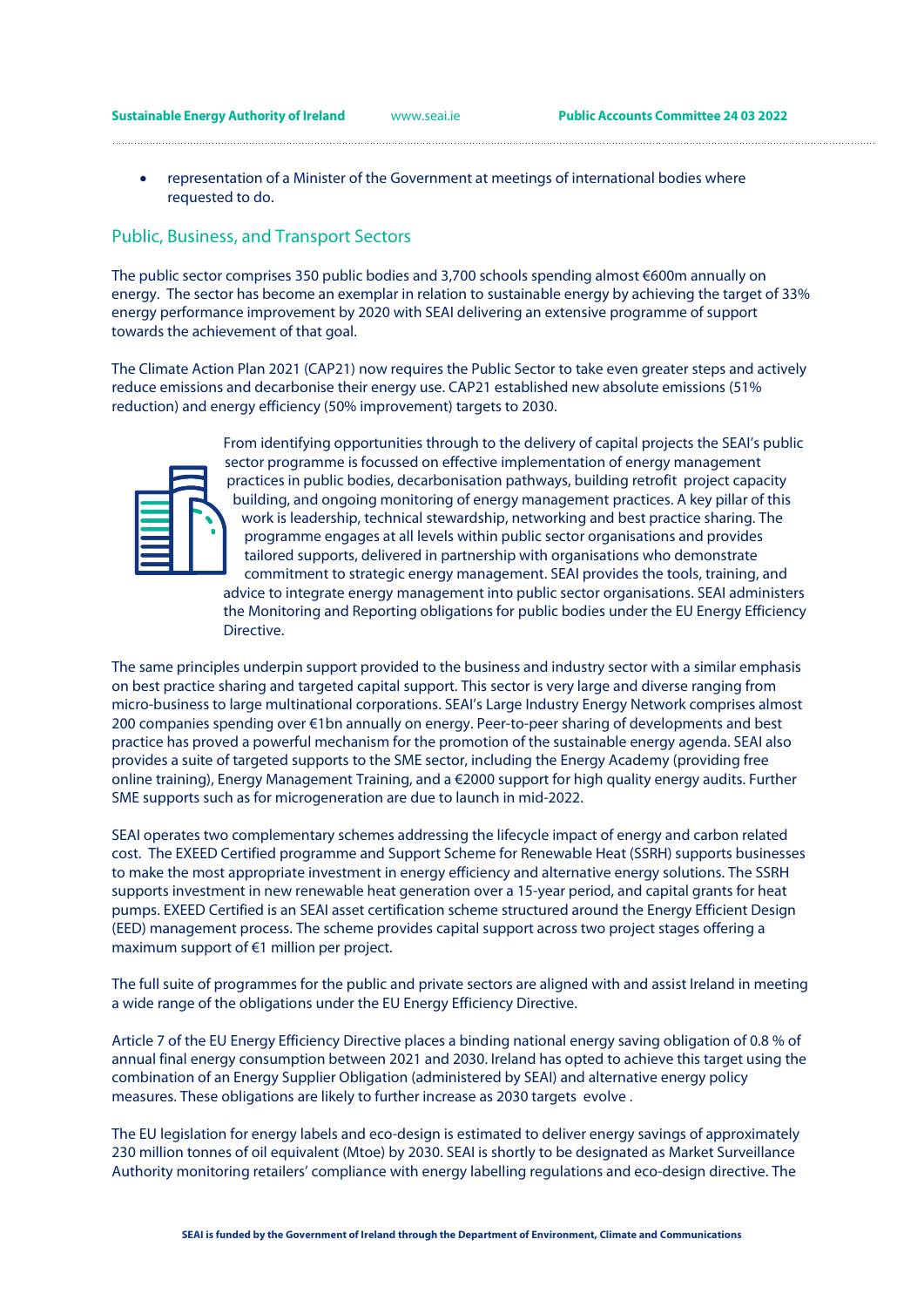**Sustainable Energy Authority of Ireland** [www.seai.ie](http://www.seai.ie/) **Public Accounts Committee 24 03 2022**

objective of on-going market surveillance is to achieve the level of energy saving and emissions reduction through new technology standards by controlling non-compliant products being sold in the marketplace.

Transport is the largest contributor to energy related emissions in Ireland, with private vehicles making up a large portion of this. Reducing transport related emissions requires fewer private vehicle journeys, increased public and active transport and remote working practices, and the electrification of vehicles powered by renewable energy. SEAI provides a range of supports for private motorists and businesses to change to electric vehicles, notably grant support for battery electric cars and vans and support for home chargers. By the end of 2021 there were 46,500 electric vehicles on Irish roads. We will continue to drive the electrification of Ireland's transport system, capturing the system wide benefits that this will bring.

# Citizens and Communities

SEAI provides advice and support to homeowners to reduce their energy use transition to renewable energy, and make their homes more comfortable, healthier, less costly to run and better for the environment. To date more than 400,000 homeowners have availed of energy upgrade grants from SEAI. This includes more than 140,000 energy poor homes and a pilot programme of upgrades for those living with respiratory disorders.

Supported through the NDP, the target is to upgrade on average 45,000 homes per annum to the year 2030. This will require hundreds of thousands of homeowners to make the decision to invest in decarbonising and making their properties more efficient. The State will play a central role through upgrading social homes. It will necessitate a larger retrofitting sector with the capacity to deliver much higher numbers of home upgrades to the requisite standard. It will also require new approaches to financing to fund the necessary work.

To achieve this step change in ambition the SEAI has been designated as the National Retrofit Delivery Body. SEAI's responsibilities include:

- driving delivery of our retrofit targets.
- promoting retrofit uptake through marketing campaigns.
- enhancing the appeal of the retrofit supports and improving the customer journey.
- setting standards for, and developing and registering, One Stop Shops.
- increasing the number of Building Energy Rating (BER) assessors.
- monitoring and managing the quantum and quality of retrofit service provision.
- and supporting the retrofit supply chain.

More citizen engagement and awareness will be required over the coming years to drive programme uptake. SEAI has four main programmes to support citizens and communities to make their homes and community buildings warmer and more energy efficient. The One Stop Shop service is for homeowners who want a complete home energy upgrade service, individual energy upgrade grants are for homeowners who wish to manage upgrades themselves, with the Free Energy Upgrade scheme available for homeowners with qualifying welfare criteria and the Community Energy Grant scheme supporting homes, communities, and business.

The scale of energy transition necessary in Ireland means that communities must become informed, empowered, and enabled. In response SEAI has established the nationwide community energy network, encouraging innovative partnerships and cross community action in which everyone works together to develop a sustainable energy system for the benefit of the community. The focus is threefold - to be as energy efficient as possible, use renewable energy where feasible and to adopt smart energy solutions.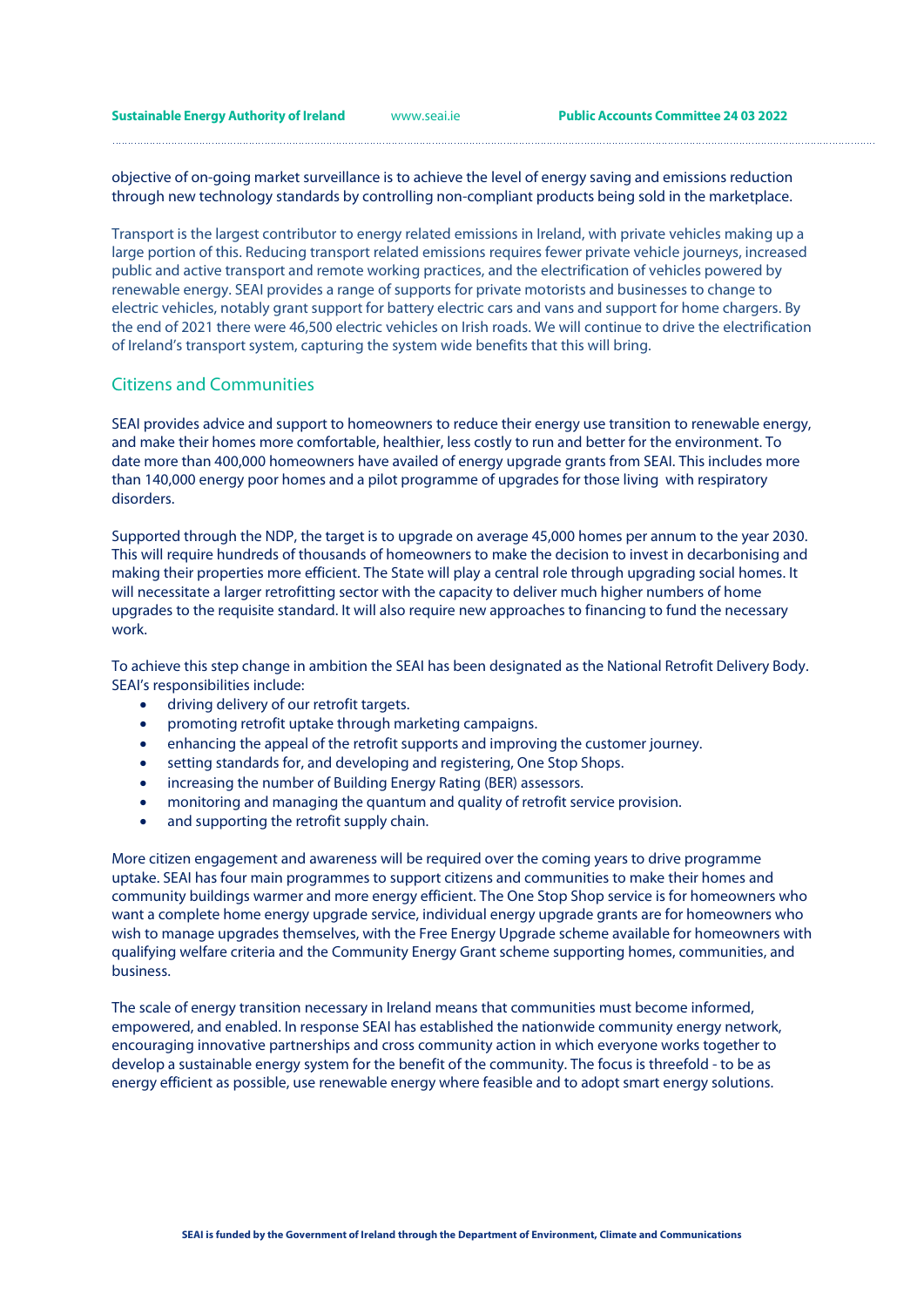There are now 632 communities representing an estimated 30,000 citizens in SEAI's network. Member communities receive mentoring and information, participate in events and workshops, and share experiences with other communities with similar energy interests and goals. When communities enter a more formal partnership with SEAI they receive more learning supports and technical expertise, as well as funding towards developing a community energy plan. To date, 190 communities are in the



process of, or have already completed an energy masterplan which identifies future energy opportunities for the benefit of their communities.

Once communities have identified priority projects, capital support is a key enabler. Since 2012, SEAI's community energy grants have provided €235million support towards 315 projects for the upgrade of 18,700 homes and 3,500 non-domestic buildings, saving 735 GWh of energy.

The SEAI communities programme will continue to support communities as they progress with their interest and action in renewables. The programme is designed to react to the needs of communities as they affirm their place in Ireland's energy transition.

## Research and Policy Insights

Through its research, statistical analysis, and modelling, SEAI delivers national obligations on energy reporting, supports innovation, and provides key inputs and insights to inform sustainable energy policymaking. An example of this is the recently published National Heat Study (February 2022) by SEAI. The study is a comprehensive analysis of the options for reaching net zero emissions from the heating sector by 2050. Comprising a series of technical reports analysing heat supply and use across all sectors, the study provides key insights and proposed actions to decarbonise the sector. SEAI is working closely with Government to use the outputs from the study to inform climate action.

SEAI's statistics and modelling functions support and inform the development of energy policy in Ireland. SEAI coordinates Ireland's National Energy Modelling Framework and gathers historical data relating to energy use. This data feeds national energy policy development, national energy and emissions projections and informs several major periodical publications from SEAI. SEAI also completes Ireland's statutory reporting obligations to Eurostat and IEA.



SEAI undertakes energy policy analysis to advise Government in the context of EU and national energy targets, sustainability and economic goals. SEAI is supporting DECC in the ongoing development of Ireland's National Energy and Climate Plan, providing details on energy modelling outputs (including energy projections), statistics and research, innovation and competitiveness.

SEAI's behavioural economics team investigates behavioural aspects of Ireland's low carbon transition. engaging in innovative trials and testing new (non-technical) approaches for delivering on SEAI's mission.

SEAI operates Ireland's national energy RD&D fund which supports applied energy RD&D, energy research for policy and energy research for practice. It funds companies, research performing organisations and semistate and public sector organisations. The programme invested €19.8 million in 2021, up from €12 million in the previous Call. This level of investment needs to grow substantially in the coming years to address challenges in energy RD&D by Ireland and to catalyse the innovation required for Ireland's low carbon transition.

Along with DECC, SEAI is responsible for Ireland's Energy Research and Innovation Policy co-ordination. SEAI also performs energy research policy coordination activities for Europe's Strategic Energy Technology Plan, is the National Contact Point on energy for EU Horizon Europe and technology delegate to the UNFCCC as well as interaction with the International Energy Agency. SEAI maintains the National Energy Research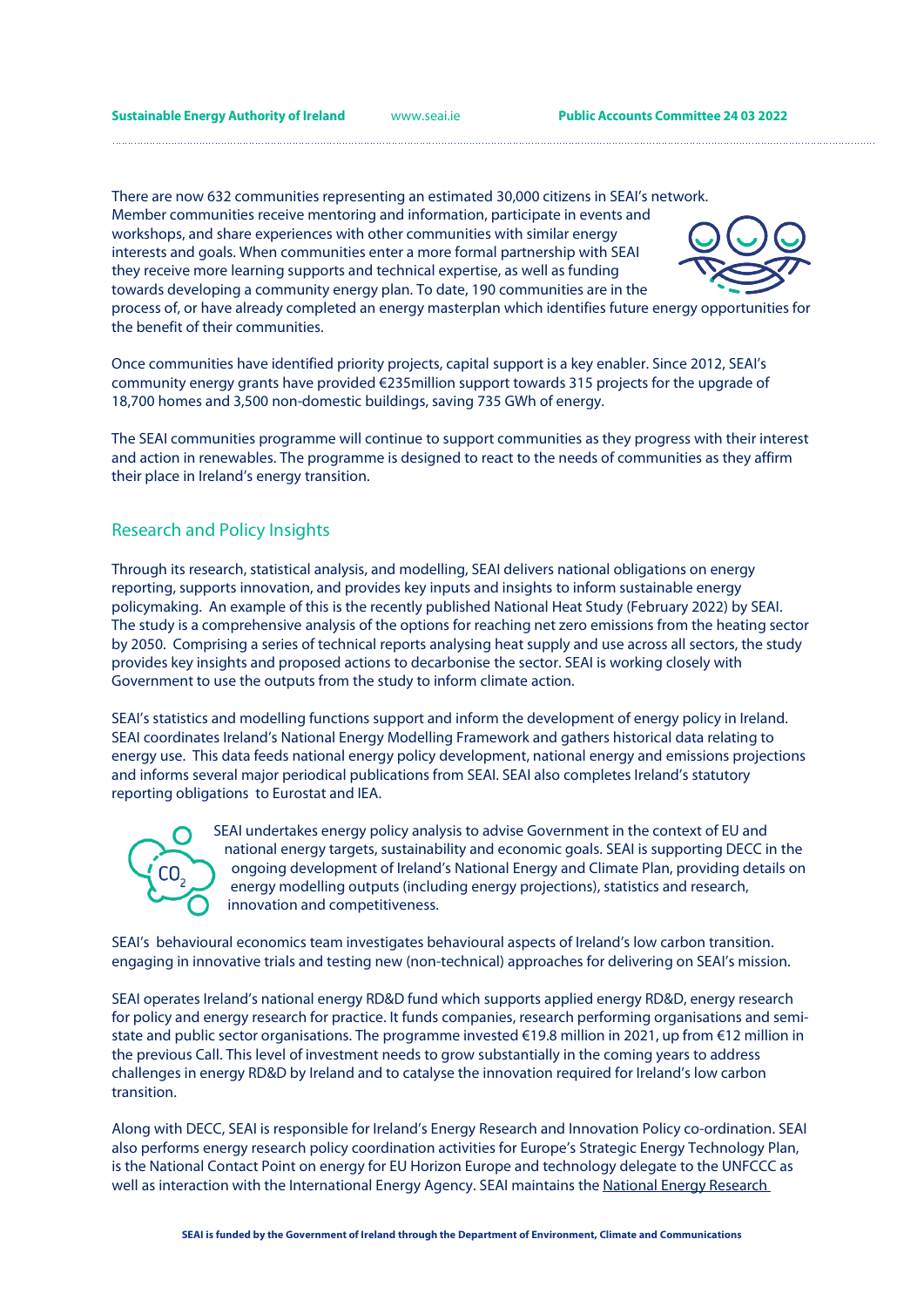**Sustainable Energy Authority of Ireland** [www.seai.ie](http://www.seai.ie/) **Public Accounts Committee 24 03 2022**

[Database,](https://www.seai.ie/data-and-insights/seai-research/research-projects/) showcasing projects undertaken by companies, academic institutions, research institutes and researchers who work in energy research and innovation. which can be used to find details of energy research projects funded in Ireland and to find partners for potential collaborations.

SEAI's technology group provides energy / low carbon technology sector market support and technologyrelated policy support. It covers areas such as wind and electricity, heat, and bioenergy, ocean and offshore renewables, and smart grids. The group develops technology roadmaps, promotes critical supply chain development and growth. It develops guidance relevant to technology sub-sectors for suppliers, installers, manufacturers, and consumers.

# Conclusion

SEAI has a strong body of evidence to illustrate the costs and benefits of the sustainable energy transition. It is based on research and on experience of two decades of programme delivery. We believe such a transition is critical to meeting our energy and climate targets. We are also clear that, for much of what is needed, the benefits far outweigh the costs, especially when the multiple benefits (financial, economic, employment health, security of supply, environmental) are considered.

### **SEAI is geared to deliver the step change needed.**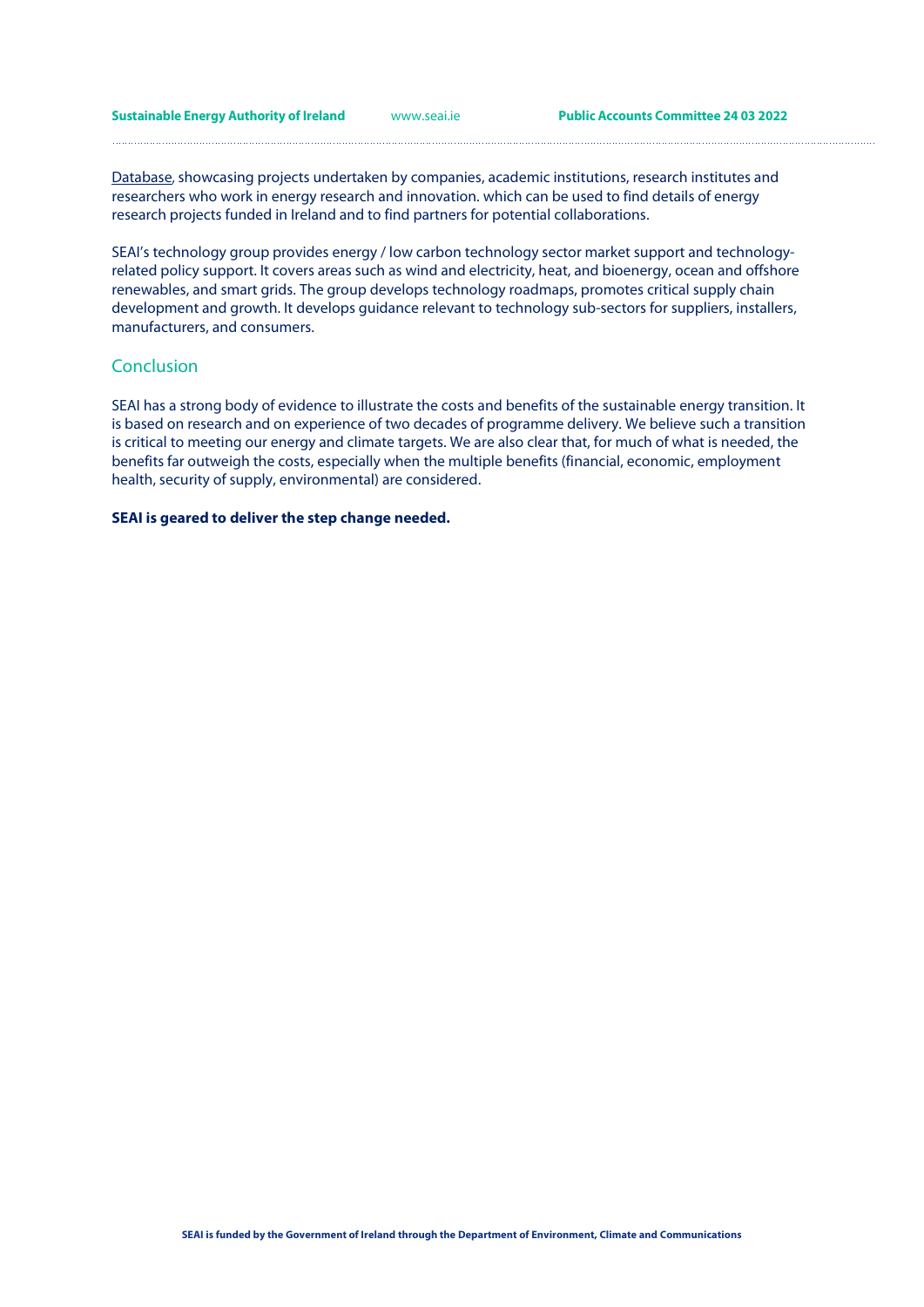# Financial Review 2020

The 2020 financial year was dominated by the outbreak of the COVID-19 pandemic and subsequent measures to manage public health, which included suspension of non-essential construction work for a number of months.. In such circumstances, the demand for home energy grants fell and the number of upgrades to homes in fuel poverty, funded entirely by SEAI also dropped relative to the prior year

## **Key Highlights**

| <b>Income Statement</b>      | 2020 (€'000) | 2019 (€'000) | % Change |
|------------------------------|--------------|--------------|----------|
| <b>State Grants</b>          | 145,546      | 176,734      | $-17.6$  |
| <b>Programme Expenditure</b> | 133,501      | 158,131      | $-15.6$  |

- **State Grants Income** is driven by the drawdown requirement to fund monies disbursed under the various programmes the various programmes and schemes and general administration expenses. *(- 17.6%)*. As noted the impact of COVID-19 resulted in reduced demand in the domestic sector. Economic uncertainty and constraints because of managing pandemic impacts also led to reductions in expenditure across the business and public sector
- **Programme Expenditure, that is monies disbursed** was as noted lower than prior year *(-15.6%)* impacted by the COVID-19 pandemic. Grant programmes with a higher proportion of vulnerable homeowners were particularly affected. The key drivers of the decrease were:
	- *Better Energy Warmer Homes and Warmth & Wellbeing (-22.5m) Better Energy Homes (- 5.5m)* and some less significant decreases across research, public sector, and business.
	- These reductions were partially offset by increases in *Solar PV (+3.2m)*, *EV programmes (+3.5m)* and *Deep Retrofit (+2.2m)*. Although output increased in these areas the level of activity was also impacted by the pandemic.

# Progress in 2021

Although impacts of COVID-19 were still felt throughout 2021, the construction sector did open up and there was some rebound. Programme expenditure per the unaudited financial statements grew to approximately €209m in 2021, reflective of more energy fuel homes being upgraded, higher expenditure in community programmes and public sector programmes and a significant uptake in deployment of electric vehicle technology and charging infrastructure. The organic growth of SEAI also continued in 2021 with a focus on new programmes and additional resources in key areas to support the organisation's development Total state grant income in 2021 per the unaudited accounts has grown to €225m

### **The following pages detail the organisation's achievements for the year 2021**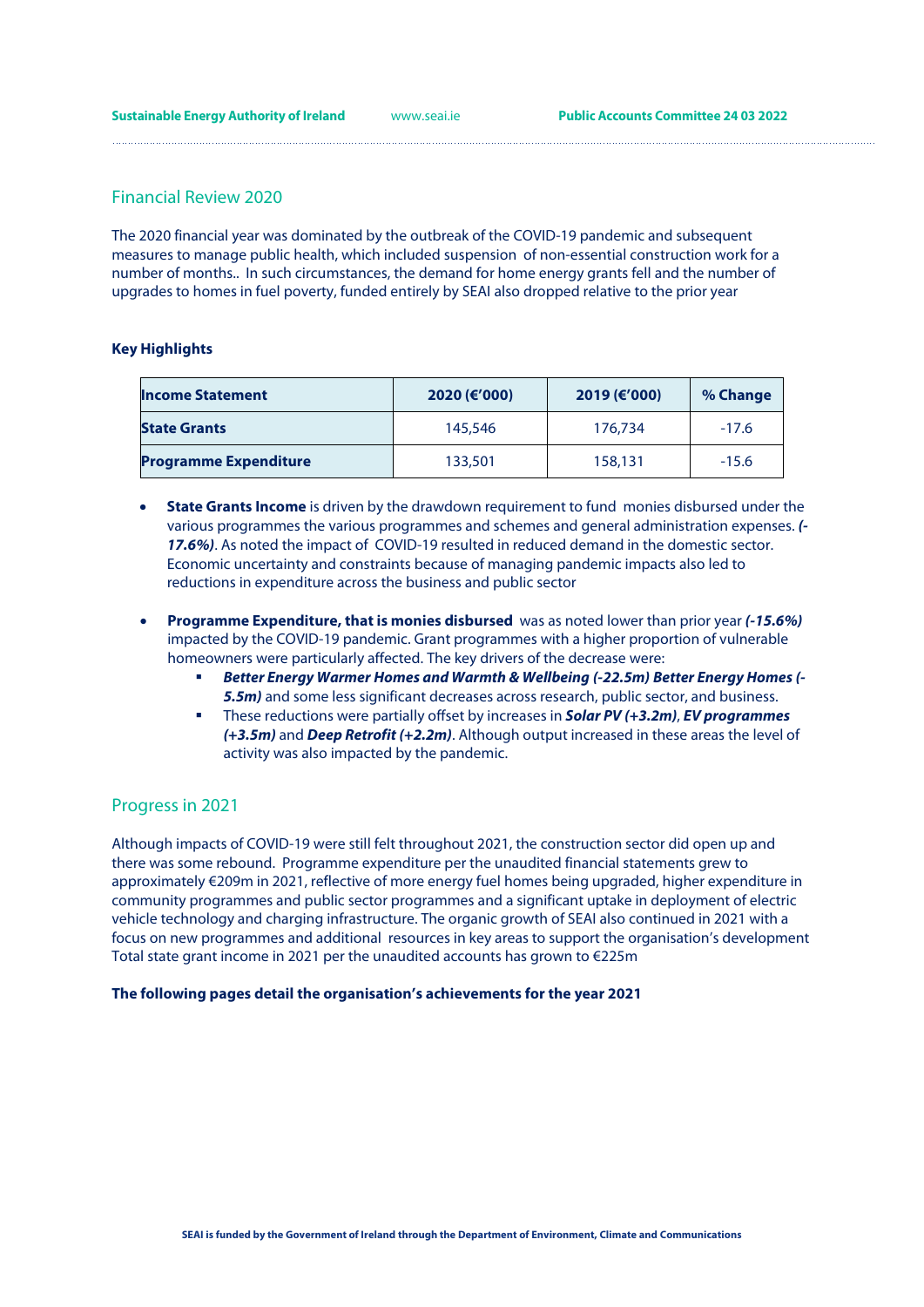

## 2021 Achievements

# CITIZENS AND COMMUNITIES

Home Energy Upgrades

- Grant support towards more than 11,300 home energy upgrades including 2,272 energy poor homes. There were also 4,089 solar PV installations supported. Total Government support of €100 million.
- 4,606 homes supported by SEAI grants achieved a B2 BER (Building Energy Rating) or higher.

#### **Communities**

- 39 community energy projects were funded with grant support of €26.5 million towards total investment of over €86 million.
- SEAI community energy network now has over 600 member organisations nationwide, comprising more than 30,000 citizens. SEAI and nine local authorities co-funded €700,000 in support to 44 communities to undertake energy master plans.
- Published the first four modules of the Community Energy Resource Toolkit, providing practical guidance for communities on wind, solar PV, grid connections and the planning process.

#### Building Energy Rating

- More than 95,000 BERs were published through SEAI systems.
- Launched the updated BER Advisory report which will provide homeowners with valuable information on home energy retrofits.
- Launched pilot BER API Service with three home upgrade supply-chain actors, providing digital transaction level BER data streamlining home energy services, reducing homeowner burden.

#### Schools and Education

- 185 school workshops as part of our education programme where over 4,600 students participated.
- SEAI published Guzzler's Party an illustrated story book for younger primary school children on energy and climate action.

# BUSINESS, PUBLIC AND TRANSPORT

#### Electric Vehicles

- €63 million support towards purchase of 13,432 electric vehicles (EVs). This represents almost a threefold increase on 2020.
- €5 million support towards the installation of 8,379 EV home chargers.
- Completed mystery shopper research on almost 180 EV dealerships to evaluate EV salesperson competence and performance.
- Launched the inaugural award scheme for Dealership Excellence in Electric Vehicles. Award winners to be announced in Q1 2022.
- Significant stakeholder consultation on forthcoming public charging and apartment charging support schemes.

Public Sector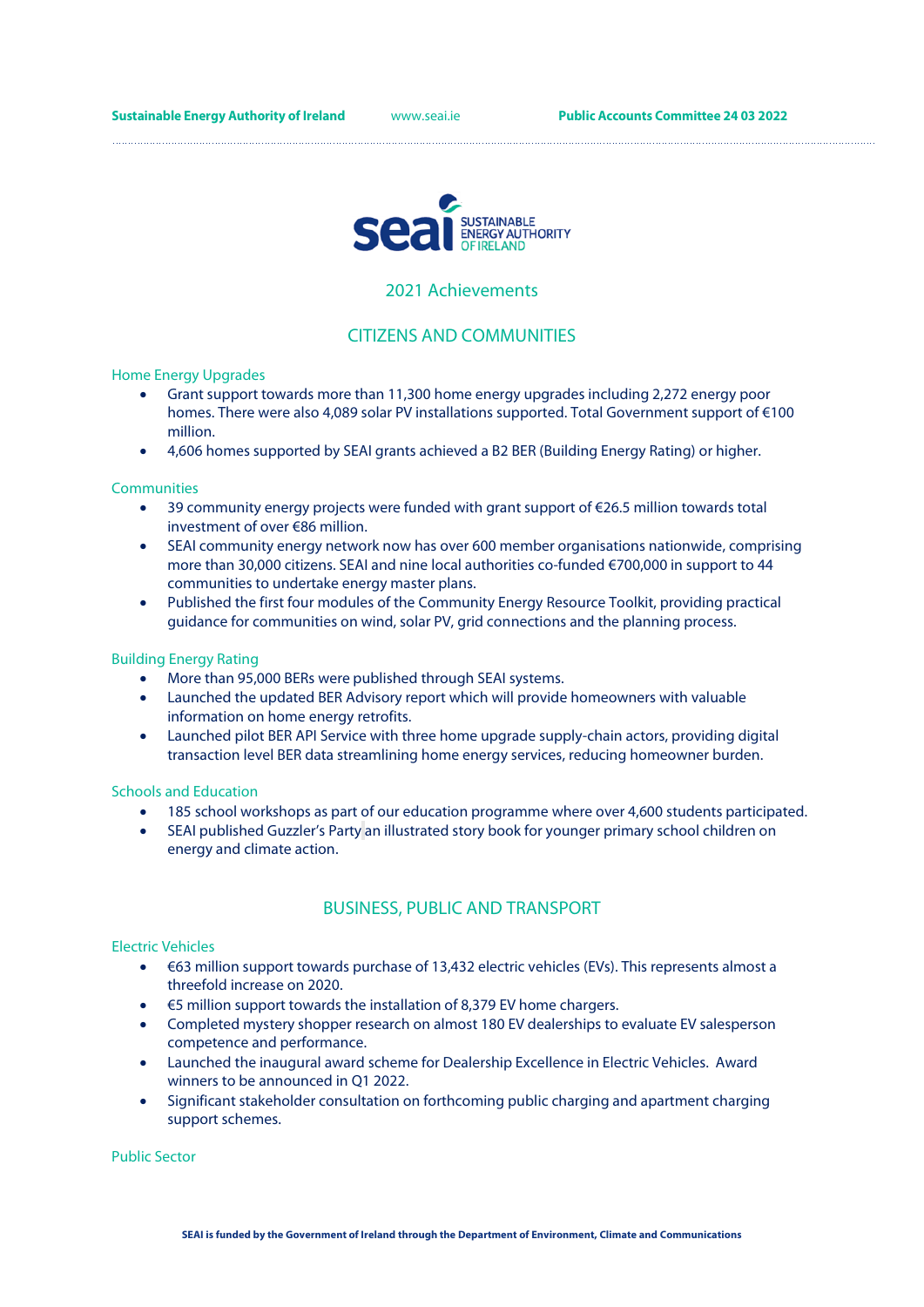• SEAI supported and monitored the public sector to achieve 29% energy efficiency continuing good progress towards its 33% target, relative to 2009.

- More than 900 delegates attended SEAI's online public sector conference with keynote speaker Dr Tara Shine.
- Delivered further ISO50001 training with 35 public bodies now certified. Over 1,000 public service personnel trained in range of energy technologies and practices.
- Building on almost two years of work from SEAI's public sector team the new methodology for tracking public sector energy related  $CO<sub>2</sub>$  was published in the Climate Action Plan 2021.
- €14.5 million support provided towards 54 public building retrofit projects in schools, higher education, and health government. Total project value of €29 million.
- Supported Department of Housing Planning and Local Government with Energy Efficiency in Traditional Buildings guide and Building Automation and Control Systems.
- Established a Non-Domestic Retrofit framework to support the Public Sector Pathfinders and Commercial Retrofit scheme.

#### Business Supports

- Relaunched EXEED Certified as an emissions-based Scheme and developing a strong pipeline of projects. 73 new company engagements supported through SEAI Stage-1 grant, 20 companies offered Stage-2 capital grants. Energy Efficient Design (EED) expert training provided to over 250 supply-chain professionals. Irish Standard I.S.399 Energy Efficient Design relaunched by NSAI.
- Increased registration for Energy Academy to almost 3.300, increased module count by 8 to 24 and issued over 1,000 course certificates.
- Launched the Support Scheme for Energy Audits, a business-friendly scheme supporting high quality SME audits. 70 auditors signed up to participate in the scheme, over 400 SMEs registered, and more than 170 vouchers have been issued to date.
- Trained over 60 SMEs in new online Energy Management training. More than 300 delegates attended business briefing events throughout the year.
- More than 700 delegates participated in workshops on SEAI grants, solar photovoltaic (PV), energy efficiency in traditional buildings, achieving a BER B, thermal bridging, and learnings from Pathfinder.
- Ran project accelerator for solar PV and published solar PV guidance document.
- Provided significant support to Departments of Enterprise, Trade and Employment and Environment, Climate and Communications in the development of a new online Climate Toolkit 4 Business, launched in December 2021.
- Participated in SOLAS working group for programme design of Level 5 QQI programme "Sustainability in the workplace" to be rolled out through ETBs.
- Supported Fáilte Ireland with the development of their new 2022 sustainability programme for the hospitality industry.
- Supported 17 businesses and public bodies with feasibility studies, audits, and Energy Performance Contracting implementation through Project Assistance Grants.
- Triple-E product register updated to remove all fossil fuel driven products from Accelerated Capital Allowances eligibility. Completed public consultation on full category and technology review ahead of register relaunch in 2022.

#### Large Industry

- Supported and monitored the large industry energy network (LIEN) in delivering 1,843 GWh in energy savings.
- Delivered nine targeted knowledge sharing and training events to network members including topics such as ISO50001, energy auditing, energy performance indices and decarbonisation of Industry. Convened two new Special Working Groups on future fuels and digital energy data management.
- Commenced study into a LIEN buying group Corporate Power Purchase Agreement.
- Ongoing mandatory audit compliance programme, including communication with over 2000 commercial and 350 public organisations. Issued "SEAI Guide to Energy Audit Compliance".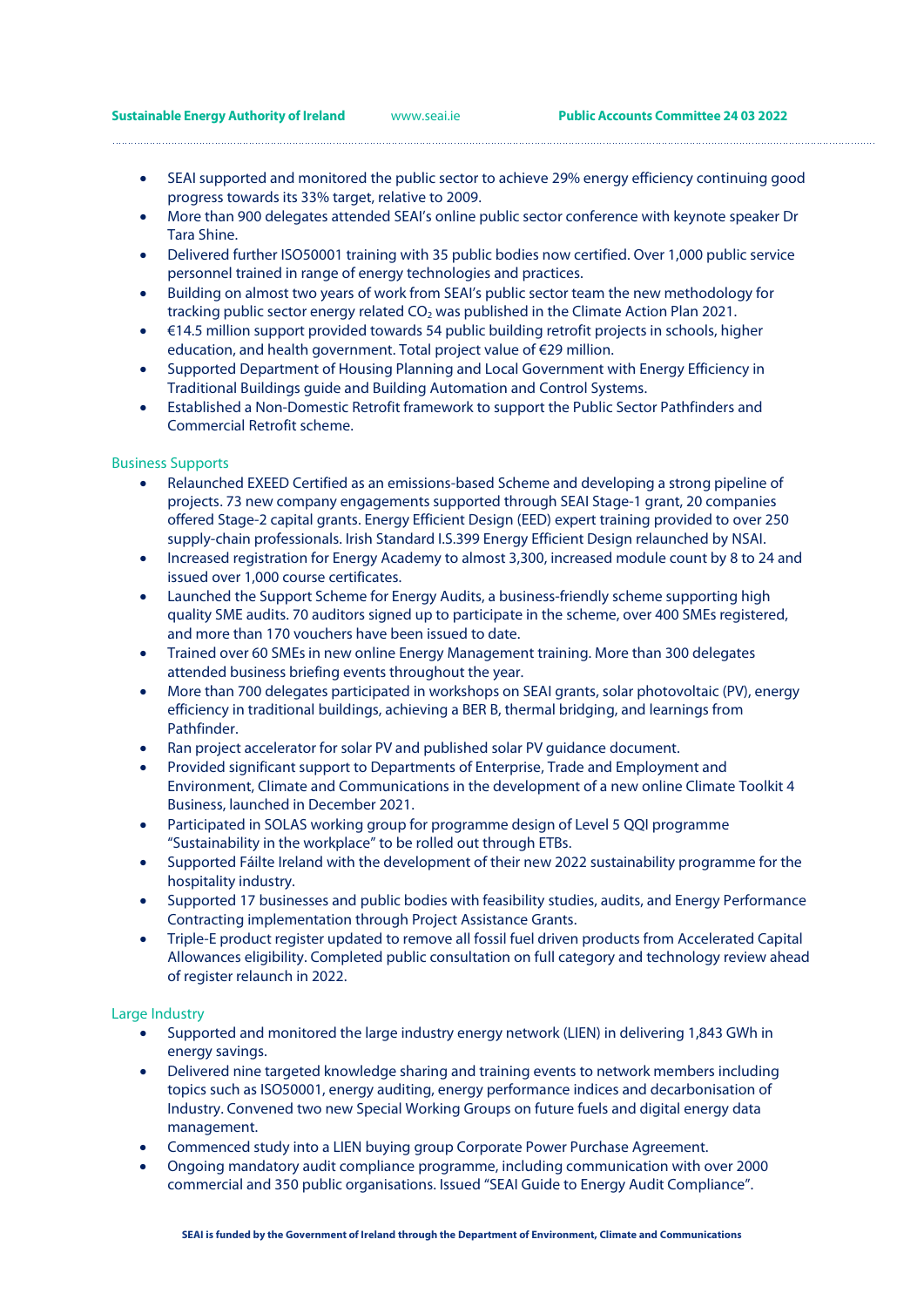• Support Scheme for Renewable Heat has to-date offered 15-year contracts to 73 installations, amounting to 78 GWh of renewable heat annually.

### Energy Efficiency Obligations Scheme

- Formal closure and reporting of energy credit allocations to Obligated Parties, delivering additional 5,236 GWh primary energy saving, equivalent to an offset in emissions of 1.2MT CO2e, over the period of EEOS (2014-2020) Scheme.
- Transitioning Supplier Obligation to new policy design for period 2021-2030.

#### Market Surveillance Authority

- Delivered the comprehensive market surveillance compliance programme for energy labelling and eco-design, consisting of 190 retailer inspections, 150 product technical compliance validations, 16 company head office engagements and seven industry/stakeholder meetings.
- Delivered major campaign on new rescaling of energy label through webinar, animation, point of sale information and an advertising guide for retailers.
- Published a guide for tyre retailers and manufacturers regarding new labelling requirements.

# RESEARCH, POLICY, AND INSIGHTS

#### Energy Modelling

- Developed modelling and analysis for Ireland's National Heat Study. Provided initial briefing material to DECC to support development of Climate Action Plan 2021 and presented initial findings to key stakeholders including the Climate Change Advisory Council.
- Expanded the SEAI energy modelling team and undertook a detailed review and upgrade of Ireland's National Energy Modelling Framework (NEMF). Outputs informed various aspects and actions in the 2021 Climate Action Plan.
- Contributed modelling and analysis to inform renewable electricity targets for Ireland's 2030 electricity grid.
- Provided analysis through the National Energy Modelling Framework to fulfil on Ireland's National Comprehensive Assessment of the potential for efficient heating and cooling in Ireland under the EU Energy Efficiency Directive.

#### Wind Energy

- Continued to develop the Irish Wind Energy Research Network to promote Irish wind energy research to national stakeholders – 2 webinars with 90 participants at December meeting.
- Published wind farm asset management paper: Asset Management and ISO 5500: A Guidance Document for the Wind Sector in Ireland, in collaboration with Wind Energy Ireland.
- Executed Wind Energy Resource spatial analysis supporting DECC in deciding final Wind Energy Development Guidelines.
- Update Analysis of LCOE of onshore wind energy in Ireland to contribute to IEA Wind Task 26 Report on the International Cost of Wind Energy.
- Conducted public consultation of Ireland's Renewable Electricity Corporate Power Purchase Agreements, bringing assessment of results to DECC and RECPP Steering Group.

#### Research and Development

- Awarded 50 new energy research, development and demonstration projects, €19.5 million in funding.
- Grew Ireland's International Energy Agency Technology Collaboration Programme activity, adding 26 new Irish experts.
- Facilitated discussion on the role of energy research through the 2021 National Energy Research and Policy Conference: Decarbonising Transport, reaching 560 delegates.
- Represented Ireland at UNFCCC's COP26 in Glasgow as a National Delegate, contributing directly to the Climate Technology Centre Network and part of the EU negotiation team for technology.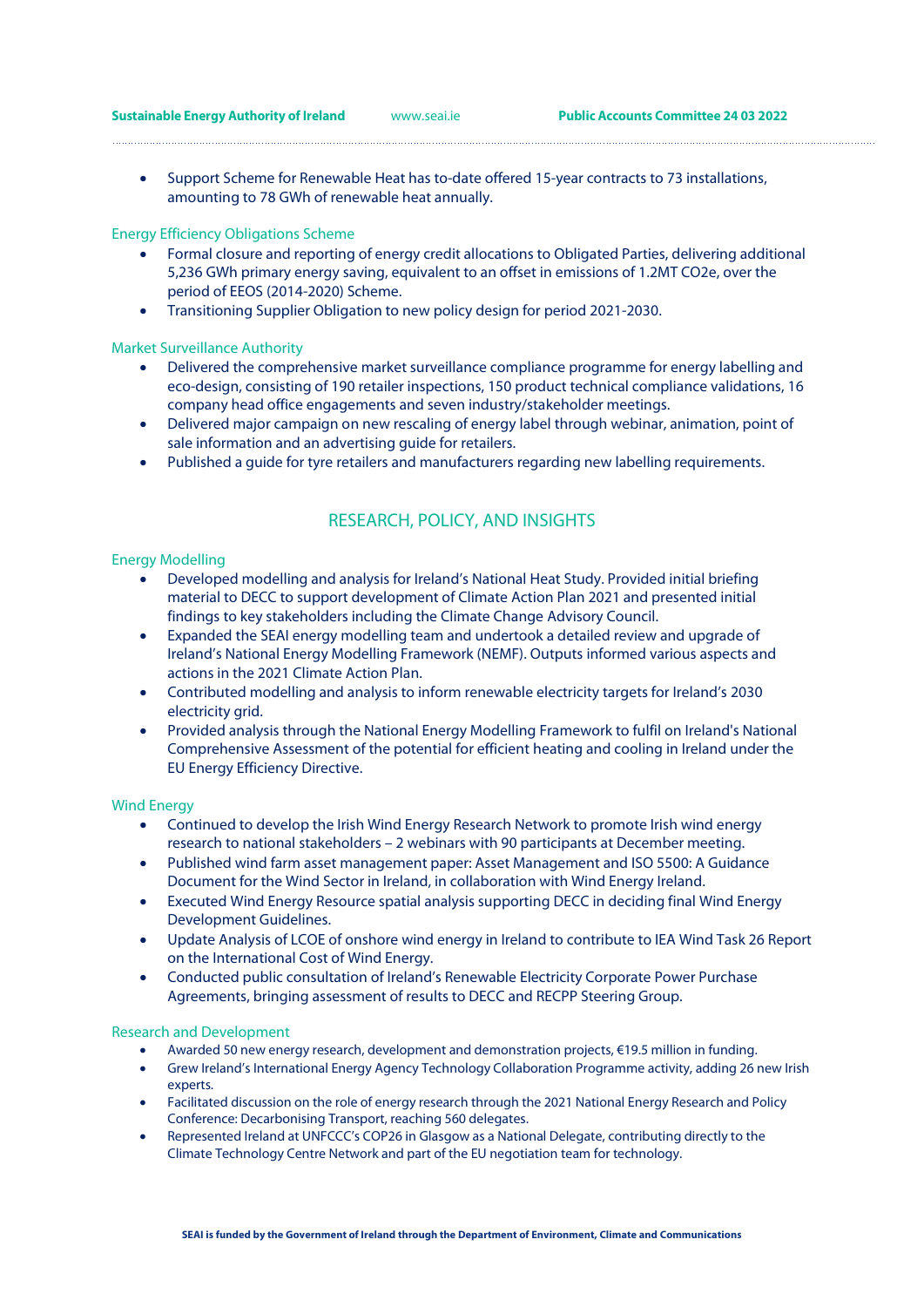**Sustainable Energy Authority of Ireland** [www.seai.ie](http://www.seai.ie/) **Public Accounts Committee 24 03 2022**

• Commenced evaluation of community measures mandated in the Renewable Electricity Support Scheme (RESS), to satisfy EU DG Comp requirements.

#### Energy Statistics and Policy Insights

- Published updates to key statistical publications including Energy in Ireland, Energy prices reports, Renewable Energy and Energy Related CO2 Emissions in Ireland.
- Upgraded SEAI's Energy Data Portal to include a new dashboard on energy related CO<sub>2</sub> emissions.
- Published updates to wind and solar GIS data sets to enable potential for these technologies to be more accurately estimated.
- Increased the number of energy data sets on the Irish Government's Open Data Portal to 42 new data sets include average wind speeds (on- and off-shore), geothermal modelling of Ireland, updated National Energy Balances, and others (data.gov.ie).
- Provided enhanced monthly data reporting for electricity, gas and oil use via the SEAI website.

#### Behavioural Economics

- Progressed trials and pilots to test consumer behaviour including studies on consumers ability to use heat pumps, progressing Community Based Social Marketing (CBSM) and working to promote electric vehicle uptake.
- Continued engagement with the International Energy Agency (IEA) on the Users TCP to mainstream behavioural insights into policy practice.
- A number of presentations were delivered on the international stage. These included at Behavioural transformations for a more sustainable world (OECD) conference, Consumer & Behavioural Insights, Accelerating the Energy Transition Conference (with Ofgem at COP26).

## **CORPORATE**

- Served 195,000 voice, email, and webchat transactions across all programmes through our contact centre.
- Hosted SEAI's first ever virtual Energy Show with more than 2,000 participants across 23 sessions.
- Delivered a successful virtual Energy Awards cycle and ceremony.
- More than 1.2 million web sessions o[n www.seai.ie](http://www.seai.ie/)
- Prepared a new SEAI five-year IT Strategy (2021-2025) to support projected operational growth and capability needs.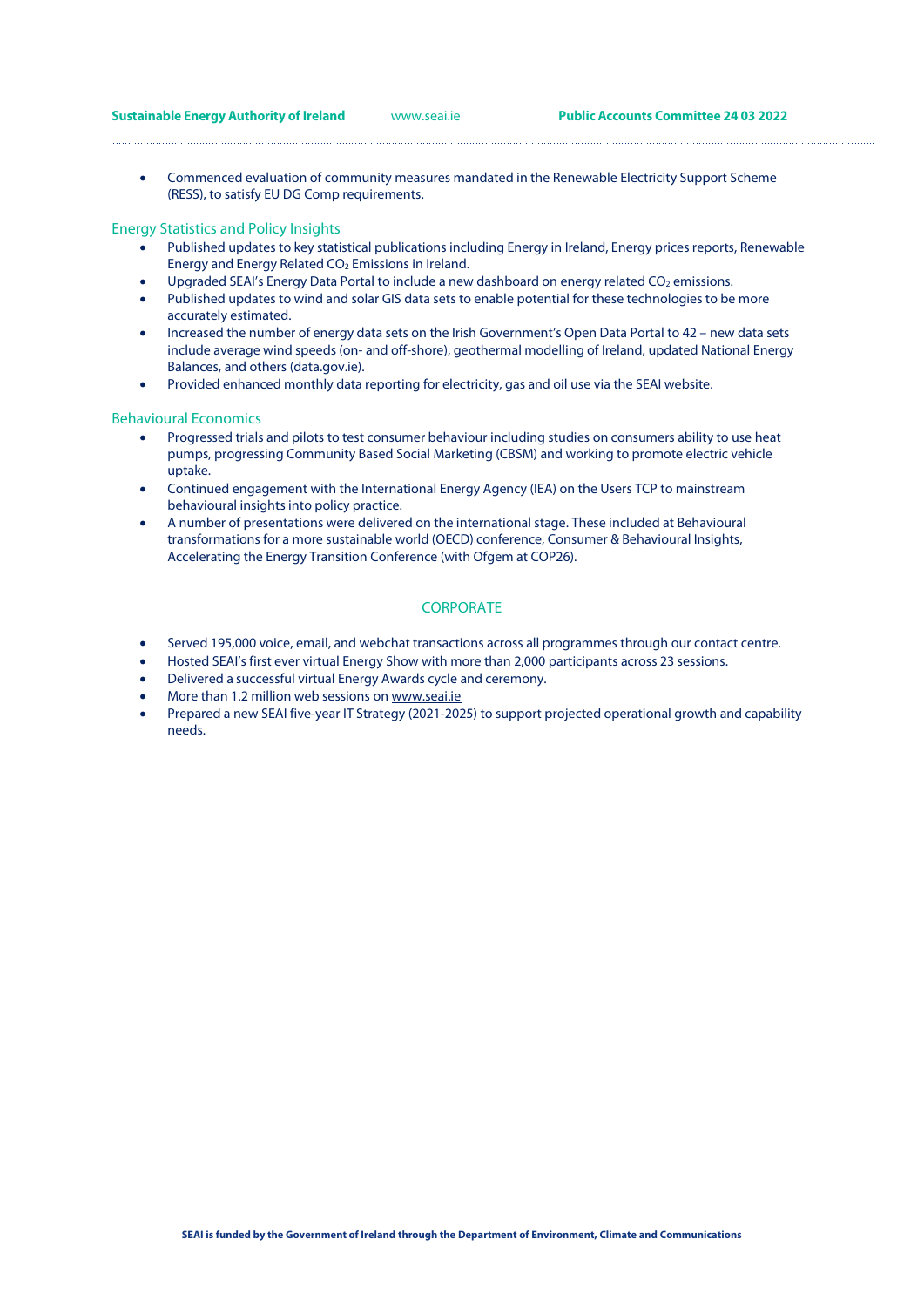## Government grants and supports available from SEAI

#### **Homeowner Grants**

**One Stop Shop service:** A registered One Stop Shop offers homeowners all the services required for a complete home energy upgrade to B2 energy performance. They manage the entire process, from the initial home assessment, to managing all the works through to the final BER as well as all the grant administration.

**Individual home energy grants:** Contributing to the costs of attic and wall insulation, heat pumps, heating controls, solar thermal and solar PV upgrades, where the homeowner wishes to manage the upgrade themselves.

**Free upgrades for eligible homes:** A nationwide scheme delivering free energy efficiency improvements to qualifying homeowners in receipt of certain welfare payments

#### **Electric vehicles**

**Electric Vehicles:** Grants of up to €5,000 to make it more affordable to switch to an electric vehicle. Also available for business van purchases.

Home charger: Grant of €600 to purchase and install a home charger unit for new and second-hand cars

#### **Communities**

**Community energy grants**: A new scheme to assist community energy projects through capital funding, partnerships, and technical support to deliver energy savings to homeowners, communities, and private sector organisations will be launched by the end of March 2022.

#### **Business**

**Support Scheme for Energy Audits:** A €2,000 voucher towards the cost of a high-quality energy audit, including a renewable energy assessment, is available to SMEs via the SEAI Support Scheme for Energy Audits

**Microgeneration Support Scheme:** A €2,400 grant towards the cost of a solar PV system up to 6kW for businesses, farms, schools, public bodies and other non-domestic will be launched in Summer 2022

**EXEED grant scheme:** For organisations who are planning a major energy investment project. Grant support of up to €1,000,000 is available for projects which meet the requirements of EXEED Certification.

**Support Scheme for Renewable Heat:** The scheme incentivises switching from fossil fuelled heating systems to renewable alternatives in commercial, industrial, agricultural, public and other non-domestic sectors. The scheme includes grant aid and tariff payment support mechanisms.

**Accelerated Capital Allowance:** This tax incentive from the Revenue Commissioners encourages investment in energy saving technology. Organisations can deduct the full cost of eligible energy efficient equipment from their profits in the year of purchase. SEAI maintains a register of eligible products.

#### **Research and Innovation**

**National Energy Research, Development and Demonstration Funding Programme:** Investment in innovative energy projects which contribute to Ireland's transition to a clean and secure energy future. The 2022 RD&D Call is due to be launched in Q2 2022, with funding available up to €1 million and four years for individual projects.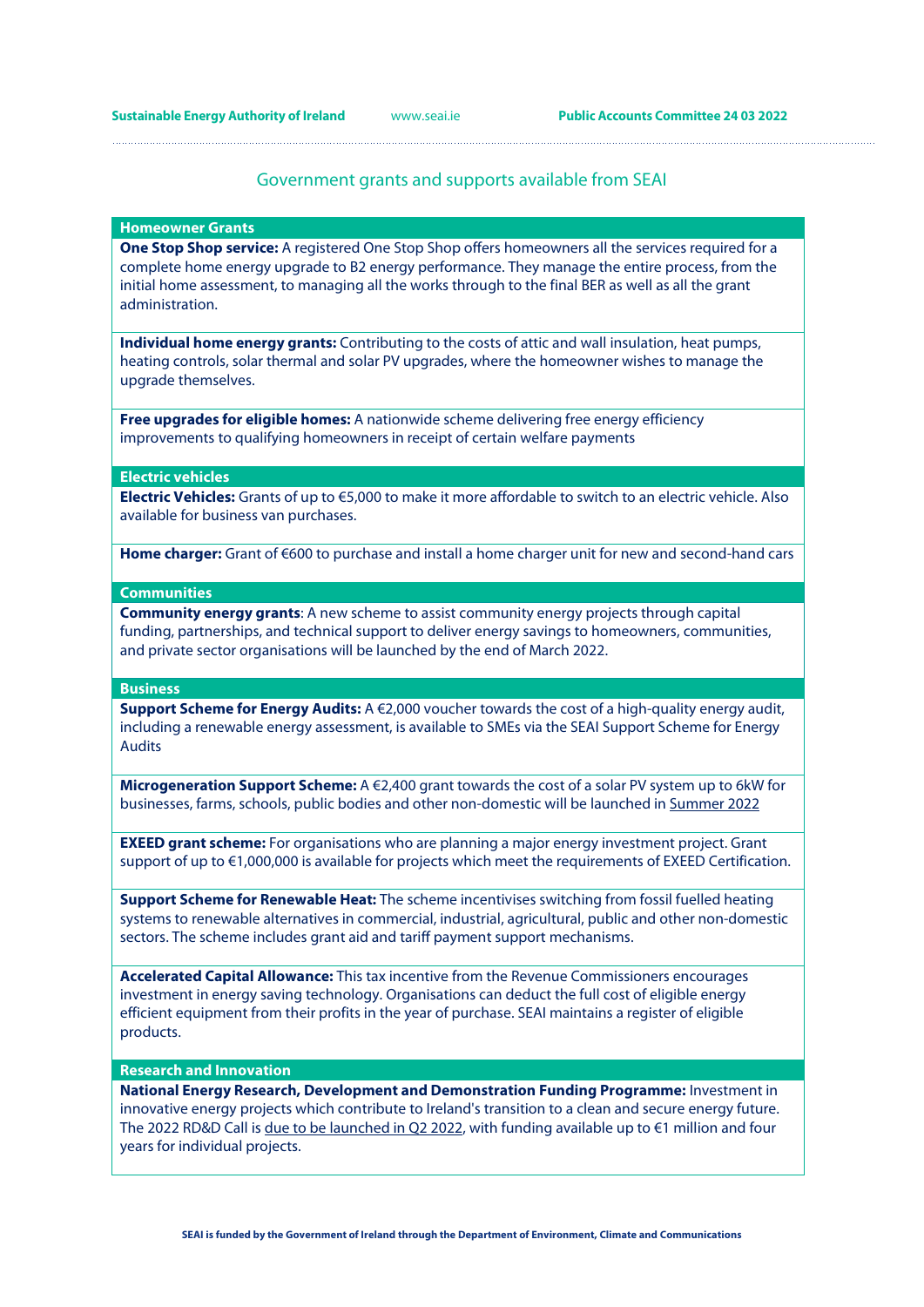**Sustainable Energy Authority of Ireland** [www.seai.ie](http://www.seai.ie/) **Public Accounts Committee 24 03 2022** 

**w:** www.seai.ie **e:** info@seai.ie **t:** 01 8082100







Rialtas na hÉireann Government of Ireland

**SEAI is funded by the Government of Ireland through the Department of Environment, Climate and Communications**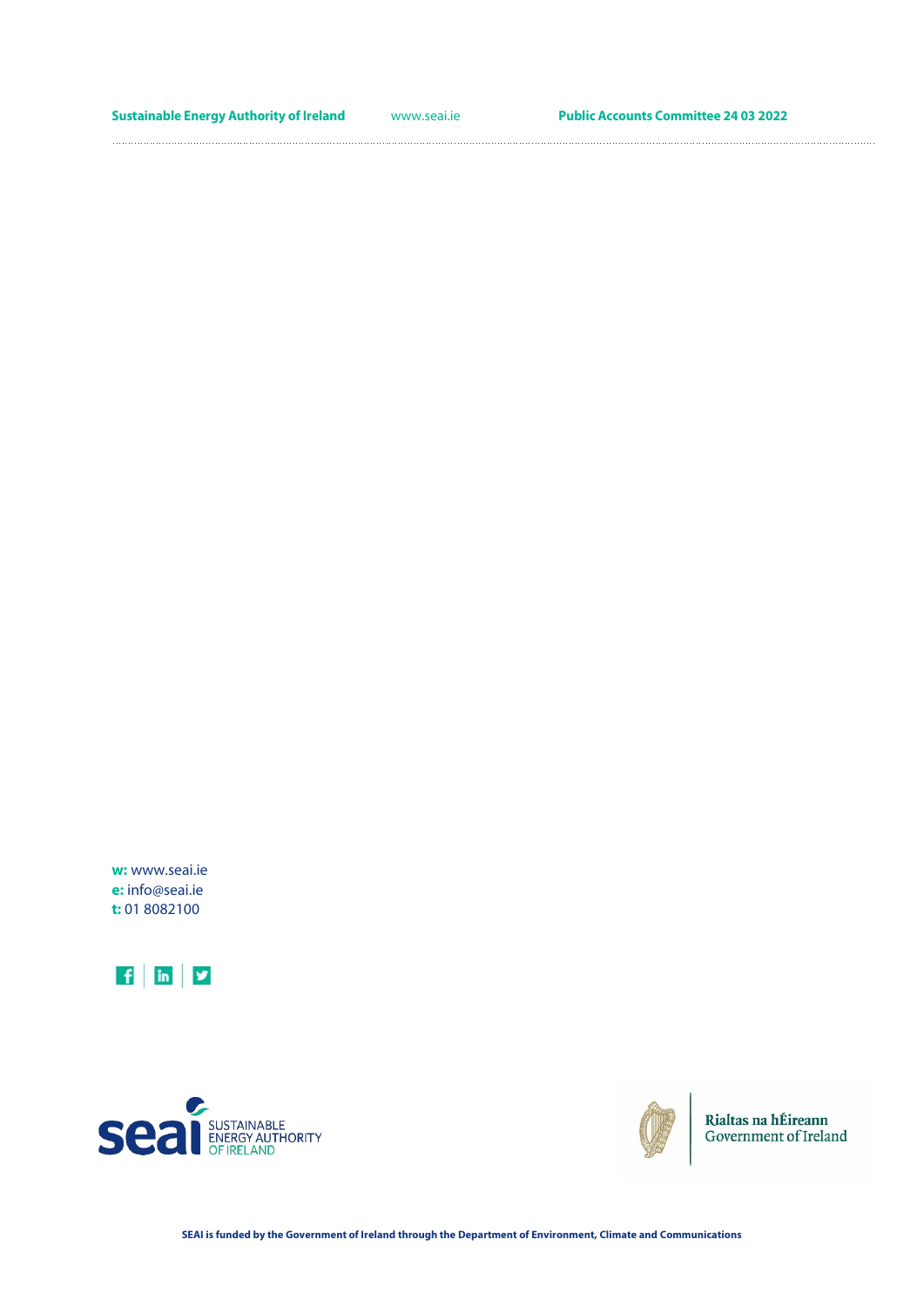



Rialtas na hÉireann Government of Ireland

# **Response to matters raised by members of the Public Accounts Committee on 24 March 2022**

The matters raised below are those as advised by the Committee Secretariat by letter dated 13th April 2022.

# **1. The modelling undertaken by SEAI on retrofitting local authority homes and associated costs.**

The following pages detail five examples of actual costs from a selection of homes upgraded last year under our National Home Retrofit Scheme. Local Authorities are responsible for their own housing stock, and for preparing cost estimates for their homes; however, SEAI has shared cost data from some of the relevant schemes, sharing learnings on retrofit.

To help calculate the appropriate levels of grant support to be provided for each measure, an assessment of home energy upgrade measures and costs was carried out. The assessment was based on actual costs incurred on upgrades supported through existing SEAI schemes (such as the National Home Retrofit scheme/OSS Development Call, Community Energy Grant scheme, and Better Energy Homes scheme/individual grants scheme). In addition, an external independent review of costs in the wider retrofit market was carried out in October 2021. The data provided an assessment for costs on various measures and technologies.

Homeowner views were taken into account through a longitudinal survey of consumer preferences. This survey sought to examine attitudes to energy upgrades and financing and was carried out during summer 2021. A series of focus groups representing urban and rural homeowners across representative demographics was also held in November 2021.

In parallel, a series of workshops and individual consultations were held with One Stop Shops to facilitate feedback on the proposed grant scheme structure and its operations.

Each measure was assessed in terms of costs, benefits, and suitability for support. All of the above informed the range of supports for home energy upgrades.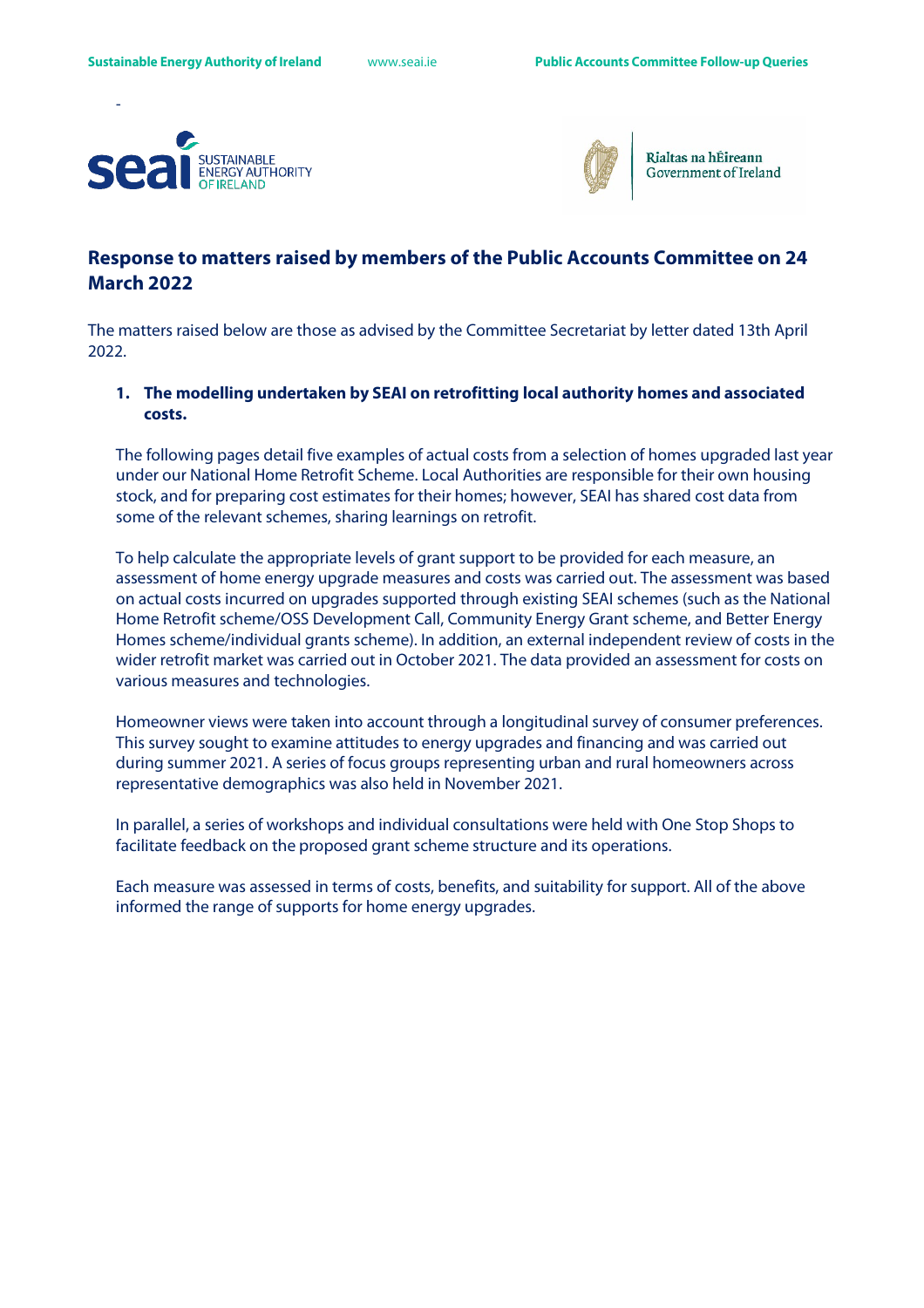# **Examples of costings for typical homes by dwelling type:**

- 1. Detached Rural Home
	- Two Storey
	- 194sqm
	- Built 1975



| <b>Measures</b>                                                                   | Cost of<br><b>Install</b> | <b>Grant</b> | <b>Net</b><br>Cost | <b>Energy</b><br><b>Savings p/a</b> |
|-----------------------------------------------------------------------------------|---------------------------|--------------|--------------------|-------------------------------------|
| External Wall Insulation, Airtightness and<br>Windows, Heat Pump & Heating System | €50,000                   | €23,500      | €26,500            | €1,000<br>€83 p/mth                 |

|                                 | 10 year loan<br>@ 3% | 15 year loan<br>@ 2% | 20 year loan<br>@ 2% |
|---------------------------------|----------------------|----------------------|----------------------|
| Net Cost of Upgrade             | €26,500              |                      |                      |
| <b>Loan Monthly Repayments</b>  | €253                 | €169                 | €133                 |
| Monthly Savings on energy bills | $-683$               | $-683$               | $-683$               |
| Net Cost per month              | €170                 | €86                  | €50                  |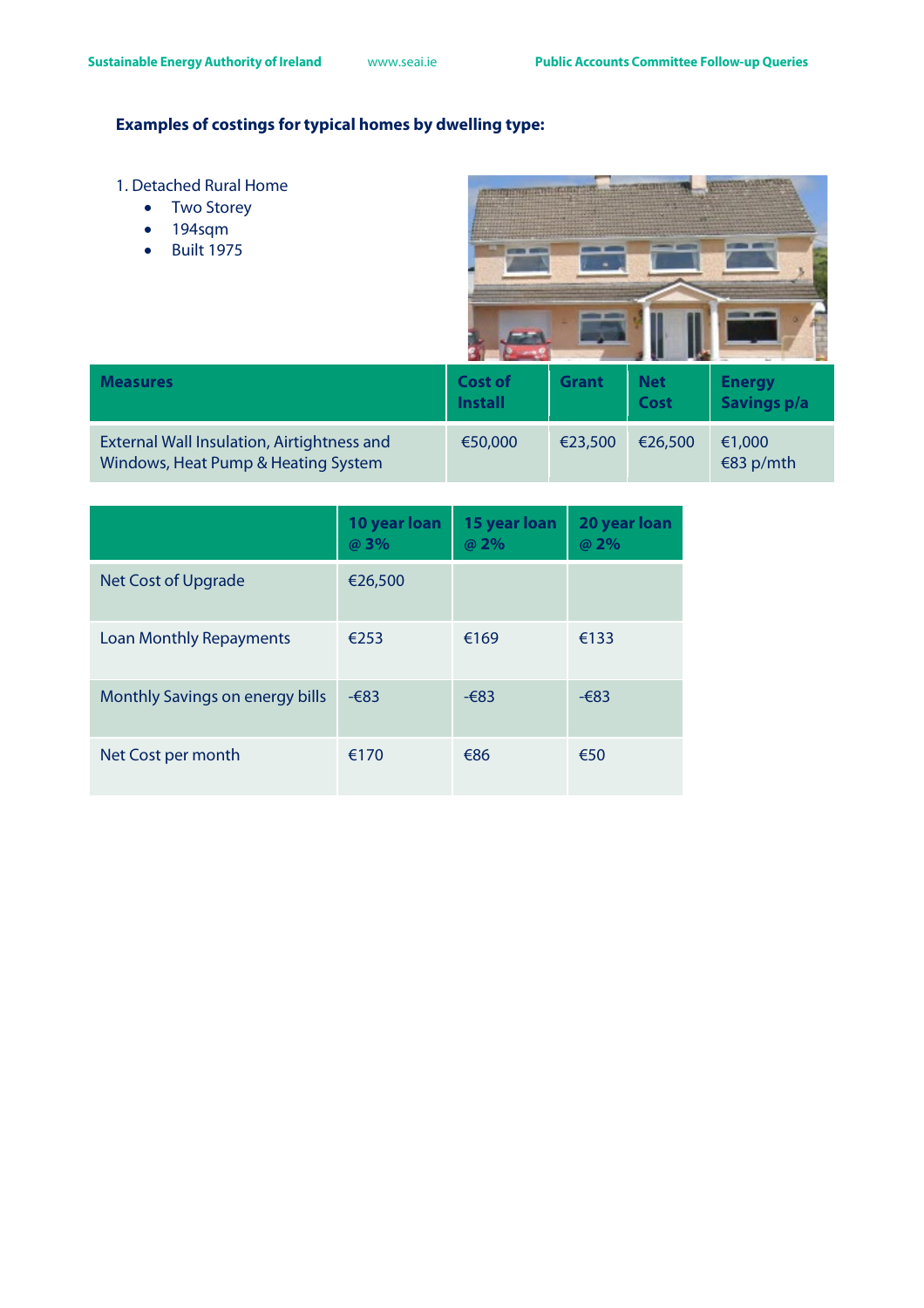**Sustainable Energy Authority of Ireland** [www.seai.ie](http://www.seai.ie/) **Public Accounts Committee Follow-up Queries**

- 2. Detached bungalow
	- Cavity walls
	- Built 1989
	- $\bullet$  BER D2



| <b>Measures</b>                                                                                                                   | <b>Cost of</b><br><b>Install</b> | <b>Grant</b> | <b>Net</b><br><b>Cost</b> | <b>Energy</b><br><b>Savings p/a</b> |
|-----------------------------------------------------------------------------------------------------------------------------------|----------------------------------|--------------|---------------------------|-------------------------------------|
| Roof & Internal Wall Insulation, Airtightness,<br>Windows & Doors, Heat Pump and Heating<br><b>System, Mechanical Ventilation</b> | €49,500                          | €24,600      | €24,900                   | €1,200<br>€100 p/mth                |

|                                 | 10 year loan @ 3% | 15 year loan<br>@ 2% | 20 year loan<br>@ 2% |
|---------------------------------|-------------------|----------------------|----------------------|
| <b>Net Cost of Upgrade</b>      | €24,900           |                      |                      |
| <b>Loan Monthly Repayments</b>  | €240              | €160                 | €126                 |
| Monthly Savings on energy bills | $-6100$           | $-6100$              | $-6100$              |
| Net Cost per month              | €140              | €60                  | €26                  |

- 3. Semi-detached
	- Cavity Wall
	- BER E2



| <b>Measures</b>                                                        | <b>Cost of</b><br><b>Install</b> | <b>Grant</b> | <b>Net</b><br>Cost | <b>Energy</b><br><b>Savings p/a</b> |
|------------------------------------------------------------------------|----------------------------------|--------------|--------------------|-------------------------------------|
| Cavity Wall Insulation, Airtightness and<br>Windows, Heat Pump Install | €30,254                          | €15,600      | €14,654            | €700<br>€58 p/mth                   |

|                                 | 7year loan @ 5% | 10 year loan @ 3% | 20 year loan<br>@ 2% |
|---------------------------------|-----------------|-------------------|----------------------|
| Net Cost of Upgrade             | €14,654         |                   |                      |
| <b>Loan Monthly Repayments</b>  | €207            | €141              | €74                  |
| Monthly Savings on energy bills | $-658$          | -€58              | $-658$               |
| Net Cost per month              | €149            | €83               | €16                  |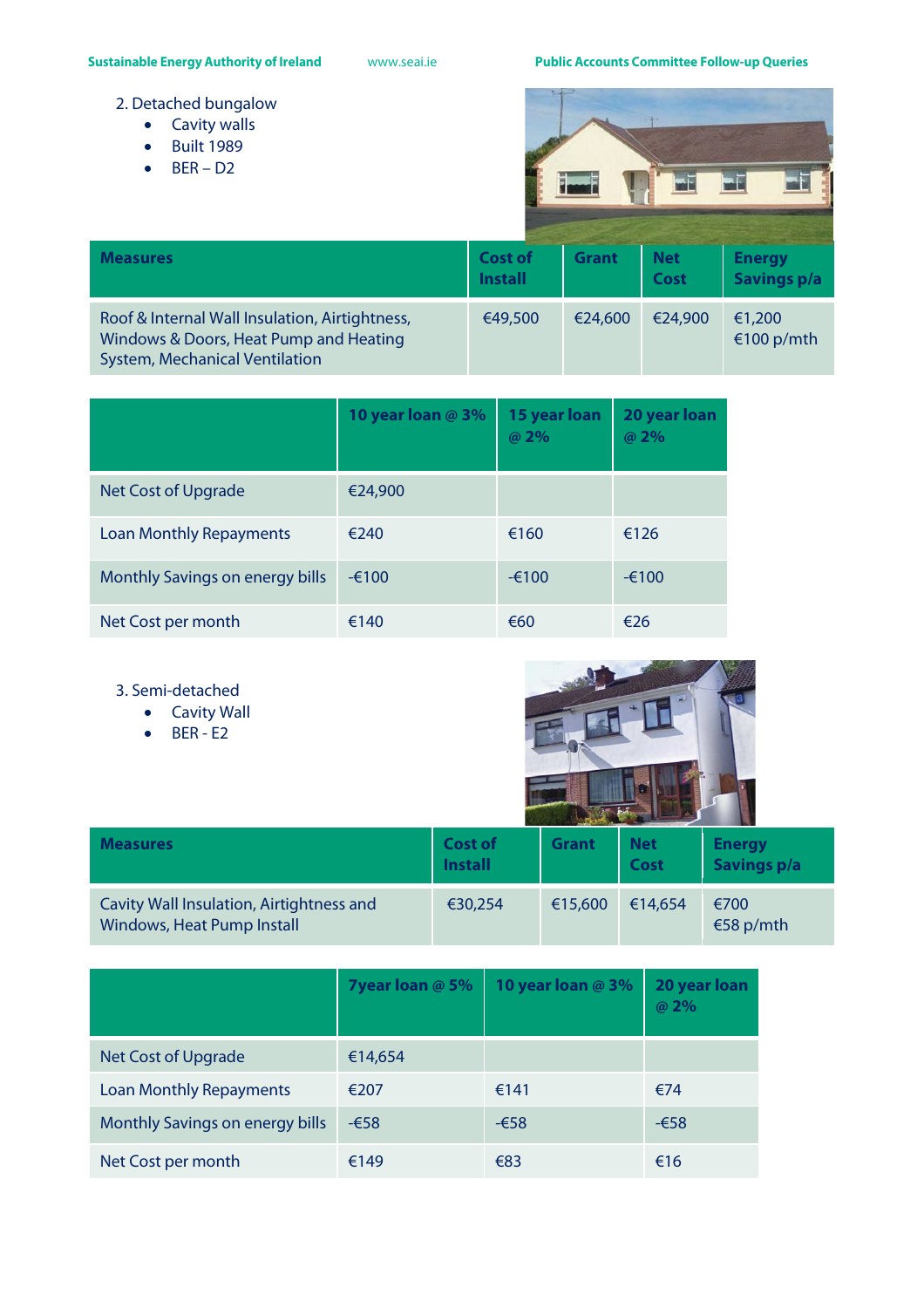- 4. Terraced house
	- Mass concrete
	- Built 1930
	- BER F



| <b>Measures</b>                                                                             | <b>Cost of</b><br><b>Install</b> | <b>Grant</b> | <b>Net</b><br><b>Cost</b> | <b>Energy Savings</b><br>p/a |
|---------------------------------------------------------------------------------------------|----------------------------------|--------------|---------------------------|------------------------------|
| Roof & External Wall Insulation, Windows<br>& Doors,<br><b>Heat Pump and Heating System</b> | €36,000                          | €18,600      | €17,400                   | €800<br>€67 p/mth            |

|                                           | 7 year loan@<br>5% | 10 year loan @<br>3% | 15 year loan @<br>2% | 20 year loan @<br>2% |
|-------------------------------------------|--------------------|----------------------|----------------------|----------------------|
| Net Cost of Upgrade                       | €17,400            |                      |                      |                      |
| <b>Loan Monthly Repayments</b>            | €246               | €168                 | €112                 | €88                  |
| <b>Monthly Savings on</b><br>energy bills | $-667$             | $-667$               | $-667$               | $-667$               |
| Net Cost per month                        | €179               | €101                 | €45                  | €21                  |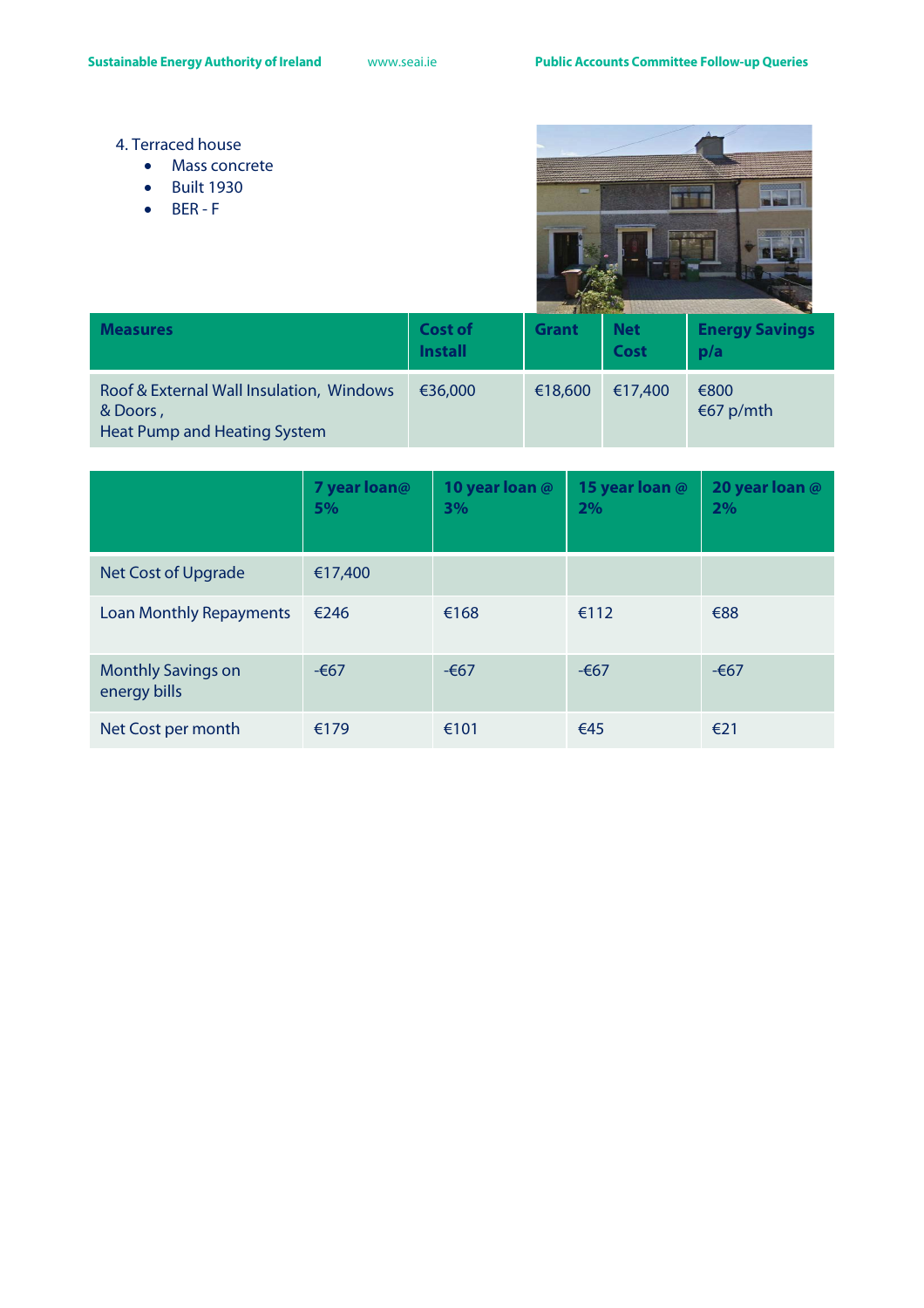- 5. Terraced house
	- Cavity wall
	- Built 1990s
	- BER D



| <b>Measures</b>               | Cost of Install | <b>Grant</b> |      | Net Cost   Energy Savings p/a |
|-------------------------------|-----------------|--------------|------|-------------------------------|
| Roof & Cavity Wall Insulation | €2,500          | €2,000       | €500 | €300<br>€25 p/mth             |

|                                 | 1 year loan @ 7% | 2 year loan $@7\%$ |
|---------------------------------|------------------|--------------------|
| <b>Net Cost of Upgrade</b>      | €500             |                    |
| <b>Loan Monthly Repayments</b>  | €43              | €22                |
| Monthly Savings on energy bills | $-625$           | $-625$             |
| Net Cost per month              | €18              | -€3                |

Please see Appendix A for a full breakdown of grant amounts available to "can pay" Private Homes.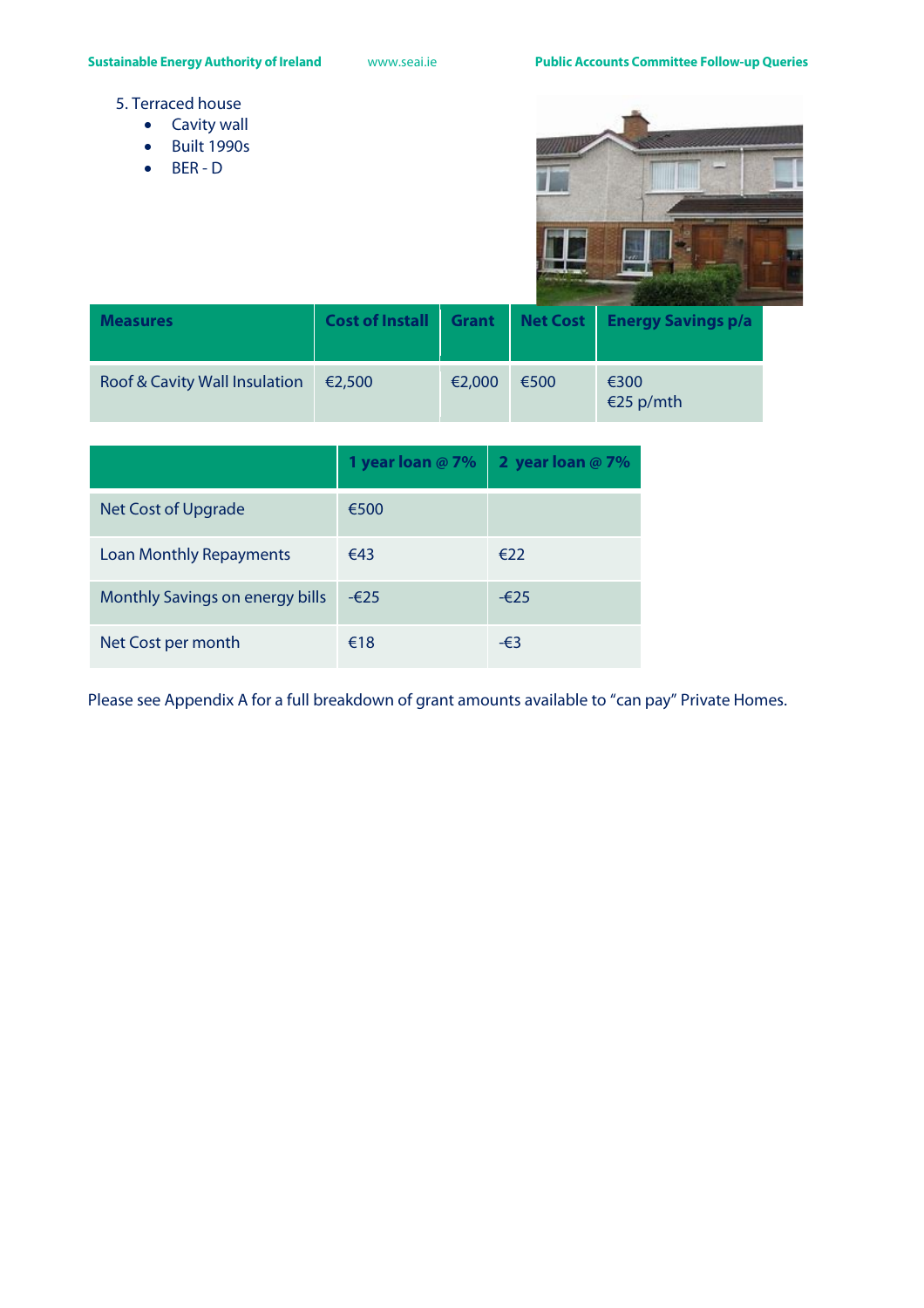# **2. SEAI's projections on how many electric vehicles it is targeting to be on the road year-onyear up to 2030.**

The table below sets out the climate action plan mid-point ambition for 2025 and the 2030 target. This table is contained in the Climate Action Plan which was published in 2021.

# **CAP21 Vehicle Targets for EVs (i.e. Battery Electric Vehicles (BEVs) plus Plugin Hybrid Electric Vehicles (PHEVs))**

| <b>Vehicle Category</b>  | 2025    | 2030     |
|--------------------------|---------|----------|
| <b>EV Passenger Cars</b> | 175,000 | 845,000* |
| <b>EV Vans</b>           | 20,000  | 95,000*  |
| <b>EV Buses</b>          | 300     | 1,500    |

\* with a stated focus on BEVs



Modelled trajectory of cumulative EV purchases to meet the Climate Action Plan 2030 target

Source:<https://www.seai.ie/publications/Driving-Purchases-of-Electric-Vehicles-in-Ireland.pdf>

Note the original modelling for the Climate Action Plan target (840,000 electric passenger cars) was carried out by McKinsey and was based on average new passenger car sales of 127,000 per annum and an additional 92,000 imports.

Note the stepped increase from 2025 is based on the forecast that EV's reach price parity with internal combustion engine (petrol and diesel) from 2025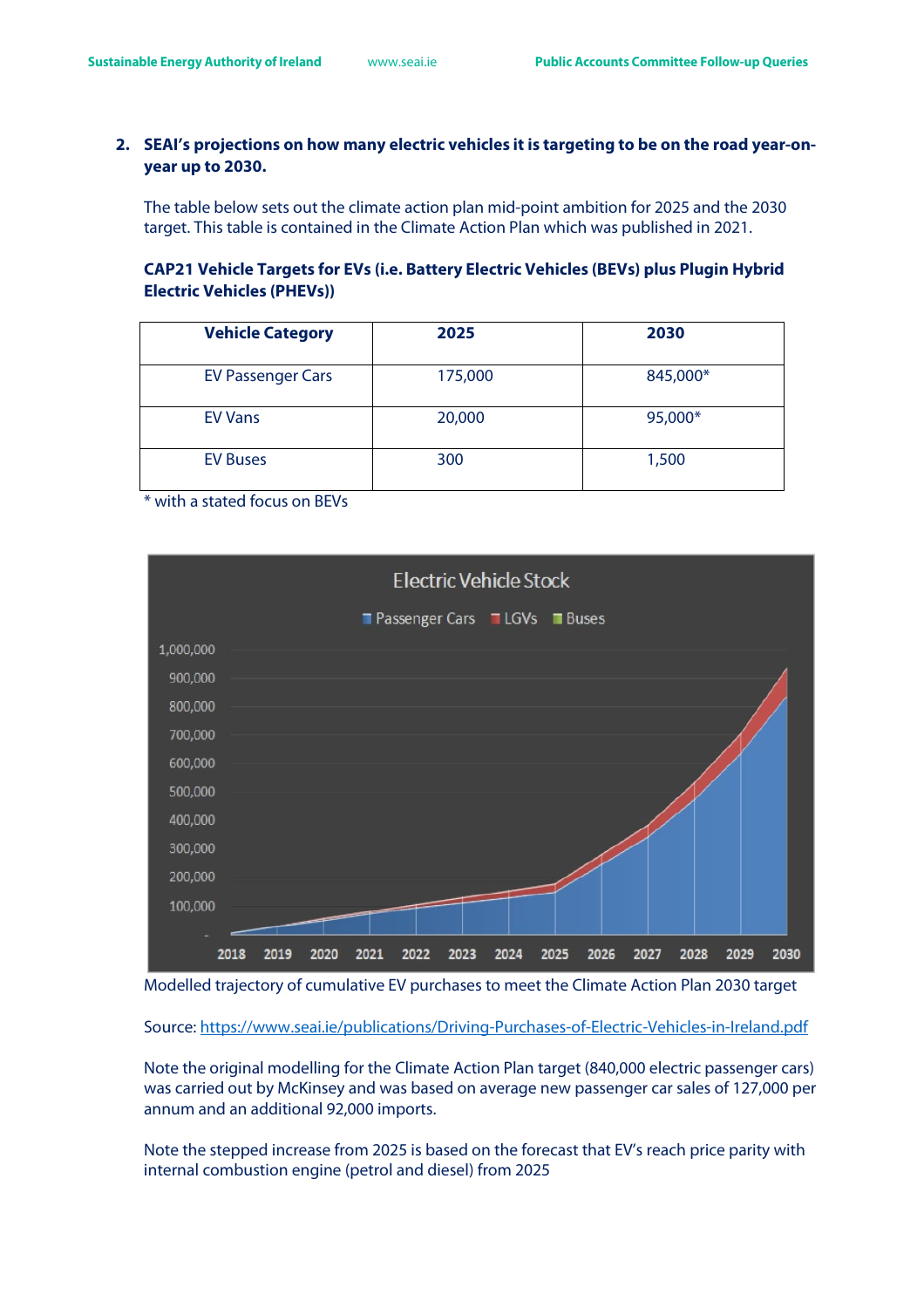# **3. Any reports or further information on the issue of tenants that were evicted after being charged an increased rent as a result of the Deep Retrofit Grant Scheme**

SEAI does not have any reports of tenants who were evicted after being charged increased rent as a result of the Deep Retrofit Grant scheme. In the vast majority of cases retrofitting works do not require the person to move out of their own homes. This typically only occurs where the homeowner is undertaking energy upgrades in association with other substantial building or renovation works. The PRTB is the agency which monitors the private rental sector.

# **4. The percentage of vehicles in use by government departments, local authorities, and public bodies and agencies that are electric.**

SEAI do not currently record the percentage of electric vehicles in public transport fleets, and are not aware of any central record of same. While our understanding is that the overall % of electric vehicle remains relatively small, there has been a significant increase in recent years in numerous local authority fleets, An Post, An Garda Síochána and other public bodies. There will be a requirement to significantly increase the electrification of public sector fleets to achieve the 2030 targets in the public sector. In line with the Clean Vehicle Directive, SEAI's new Monitoring and Reporting system will track the purchase of all new public sector vehicles, including information on the fuel type, from 2023.

- **5. A detailed note providing information on the following matters relating to electric vehicle (EV) charging points:** 
	- **The number of EV charging points planned for construction in 2022, and in the coming years,**
	- **Details of the Electric Vehicle Public Charge Point Grant, including information on which local authorities have applied for same, and**
	- **any projections SEAI has on the number of EV charging points required**

SEAI currently administers the Public Charger Grant Scheme available to Local Authorities ("LA") . The Scheme is aimed at supporting LA in installing EV Chargers in residential locations where there is no off street parking. The uptake of grants to date has been low as the LAs are currently assessing suitable business models and technical solutions that best suit the requirements in Ireland.

The table below details the public EV chargers directly owned by the Local Authorities. Note, the majority of chargers which have been installed to date in public locations are owned and operated by the following companies: ESB Ecars, Easygo, Tesla and Ionity. This data is not included in the table below. SEAI understands that a preferred business model has yet to be selected for the operation of the planned or future requirements for public EV charges. For instance, a LA may choose to provide a site and grant a concession to a private company to operate from that site for a number of years.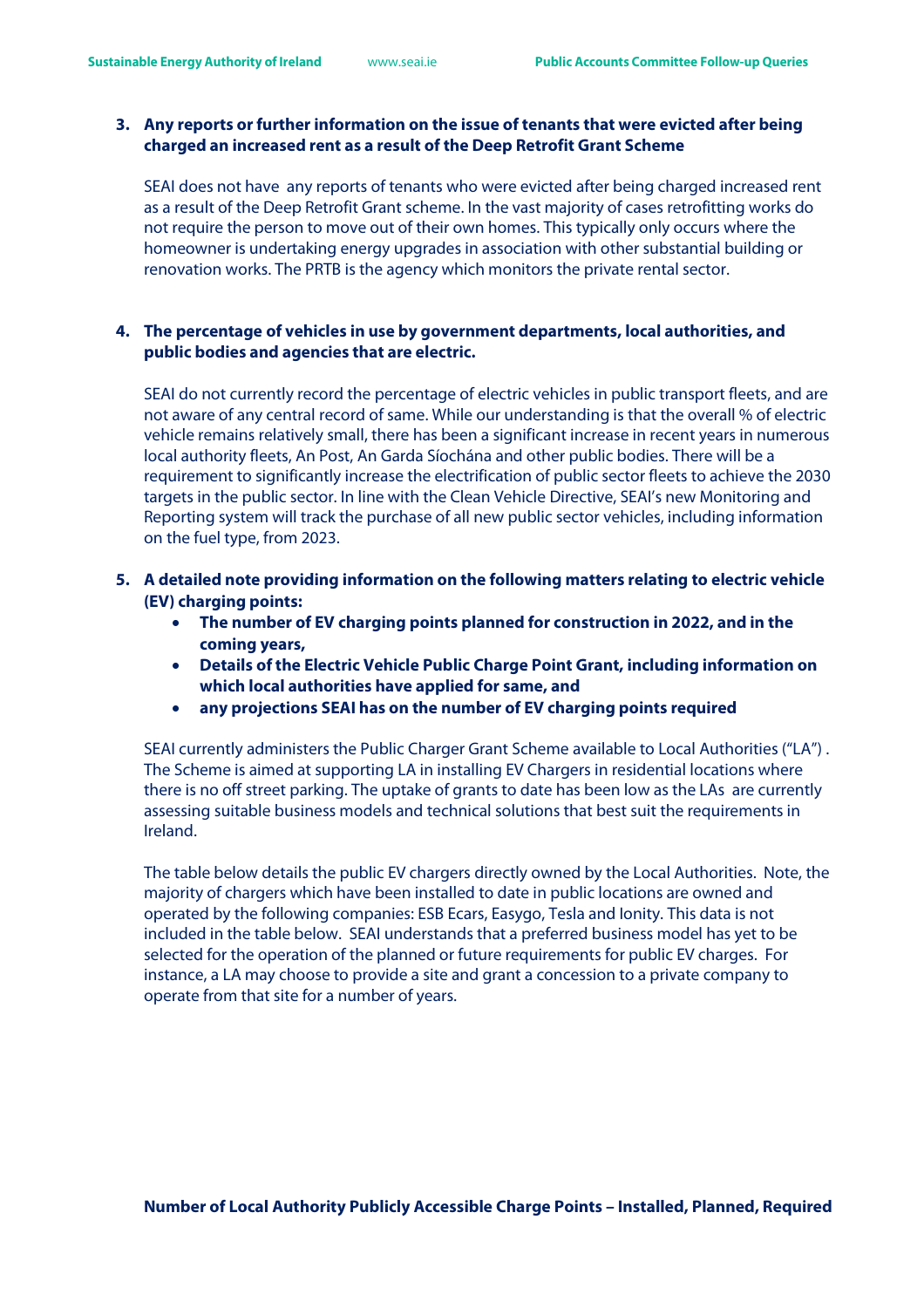| <b>Local Authority</b>     | <b>No of Public Access</b><br><b>Charge Points</b> | <b>No of Public Access</b><br><b>Charge Points</b> | Required by 2030** |
|----------------------------|----------------------------------------------------|----------------------------------------------------|--------------------|
|                            | <b>Installed</b>                                   | <b>Planned</b>                                     |                    |
| <b>Dublin City Council</b> | O                                                  | $9*$                                               | 1,562              |
|                            |                                                    | $75***$                                            |                    |
| Fingal                     | 6                                                  | $75***$                                            | 1,562              |
| Dún Laoghaire              | 3                                                  | $75***$                                            | 1,562              |
| Rathdown                   |                                                    |                                                    |                    |
| South Dublin               | 0                                                  | $75***$                                            | 1,562              |
| Louth                      | 0                                                  | $20*$                                              |                    |
| <b>Tipperary</b>           | $\Omega$                                           | $4*$                                               |                    |
| Laois                      | 20                                                 |                                                    |                    |
| <b>Cork City</b>           |                                                    | 76                                                 |                    |

\*Current applications with SEAI for public charge points

\*\* Plan to install 300 charge points across 4 Dublin LAs, distribution figure not available so even distribution assumed. Study by Element Energy Consultants for the 4 Dublin LAs estimates that 6,250 chargers will be required for the Dublin area by 2030

The draft Electric Vehicle Charging Infrastructure Strategy 2022-2025<sup>[1](#page-22-0)</sup> sets out the Government's ambition regarding the delivery of a public electric vehicle charging network to support up to 194,000 electric cars and vans on Irish roads by 2025. The Department of Transport is inviting views on the draft strategy to be submitted to [evinfrastructure@transport.gov.ie](mailto:evinfrastructure@transport.gov.ie) 

A formal public consultation will be run by the Department in May consisting of an online survey and stakeholder workshops.

**6. A note on SEAI's role in the context of facilitating and/or drawing down European Funding.**  Since 2018/19 SEAI has been involved in seven EU funded projects. SEAI has been a partner in the AFLOWT (Accelerating market uptake of Floating Offshore Wind Technology) project since 2018 and is eligible to receive a total of  $E1.043$  million for its part in this project.

SEAI is currently participating in the Energy Performance of Buildings Directive (EPBD) Concerted Action V project as a central team lead. This project is due to be completed in October 2022 and SEAI is already preparing to apply as a partner in the EPBD Concerted Action VI project later this year. The overall SEAI project budget is €221k.

SEAI has been involved the EEPLIANT3 Concerted Action project since 2019. This aims to help deliver the intended economic and environment benefits of the Energy Labelling and Ecodesign Directives by increasing the rates of compliance with them. SEAI applied for funding for the JA-HARP project as part of a consortium with market surveillance authorities from 24 EU member states which is led by Prosafe. This application was approved for funding in December 2021. Total SEAI funding is €129k.

The OceanSET project has been completed and is currently being formally closed out. The original SEAI budget was €331k.

SEAI is also part of a consortium that successfully applied to Horizon Europe for funding for the SEETIP Ocean project under the CSA to provide support to SET Plan Implementation Working

<span id="page-22-0"></span><sup>1</sup> <https://www.gov.ie/en/publication/9ae6e-electric-vehicle-charging-infrastructure-strategy-2022-2025/>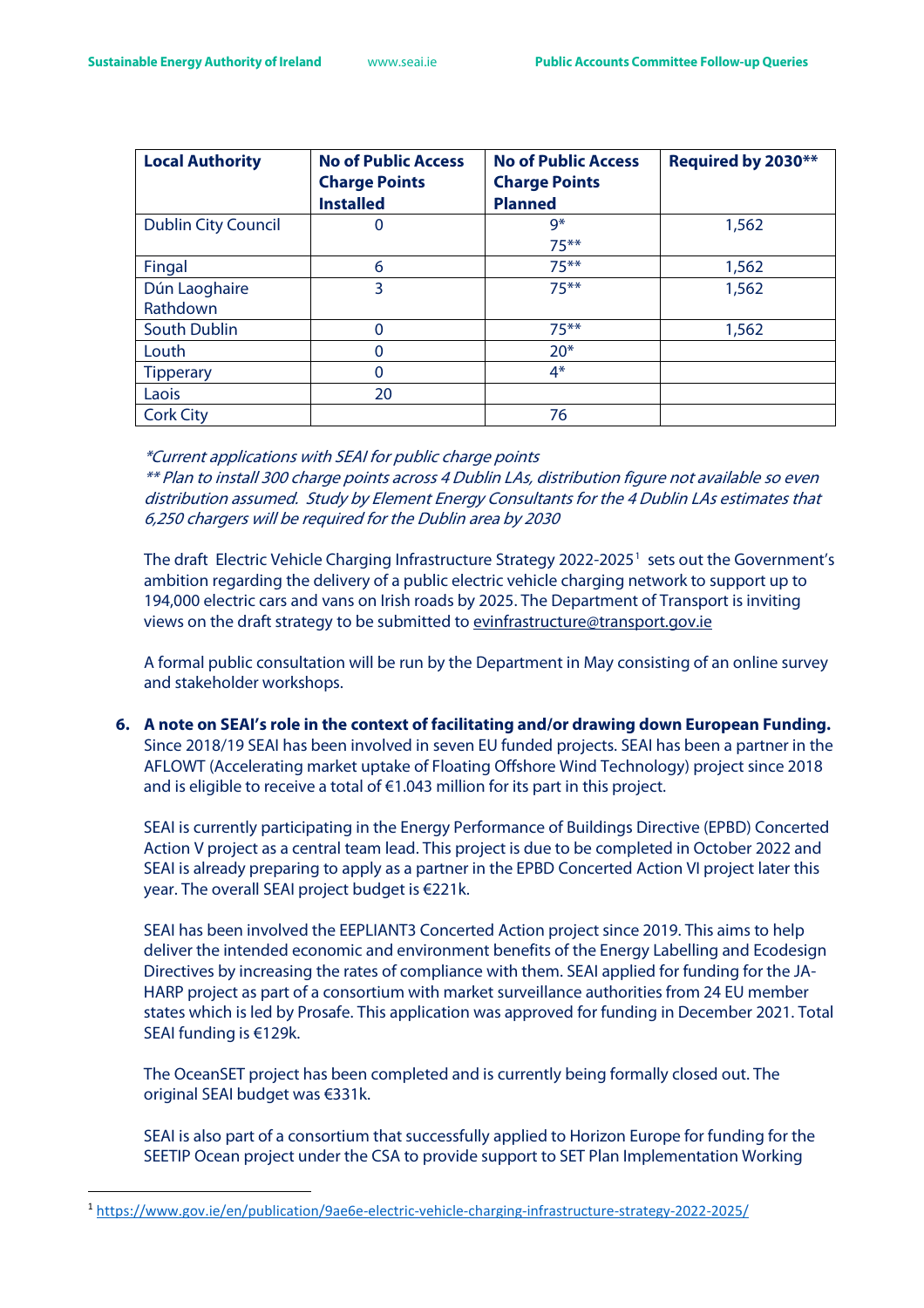Group and European Technology and Innovation Platform for Ocean Energy. SEAI is a partner in this consortium and is eligible to receive €60k of EU funding for its role in the project. (this project is not included in the table below as not yet active)

The current phase of the Odyssee Mure project was completed in December 2021 and SEAI was part of the consortium that submitted an application in January 2022 for the next phase of the Odyssee Mure project. We are awaiting the results of the evaluation of this application under the LIFE programme.

We are currently drawing down funding for the OPIN (Ocean Power Innovation Network) project under the Interreg Northwest Europe Fund; however, this project will be completed in September 2022. SEAI is eligible to receive a total of €426k under this project.

SEAI has been involved in the REACT project since early 2019. This is a four-year research project which is funded by the Horizon 2020 programme and SEAI is eligible for €174k of funding for its role in the project. The objective of this project is to achieve island energy independence through renewable energy generation and storage, a demand response platform, and promoting user engagement in a local energy community.

| <b>Project</b><br><b>Name</b>  | <b>Source of</b><br><b>Funding</b> | <b>SEAI</b><br><b>Role</b> | <b>Start</b><br><b>Date</b> | <b>End</b><br><b>Date</b> | <b>SEAI</b><br><b>Budget</b> | EU<br><b>Funding</b> | % EU<br><b>Funding</b> |
|--------------------------------|------------------------------------|----------------------------|-----------------------------|---------------------------|------------------------------|----------------------|------------------------|
| <b>AFLOWT</b>                  | Interreg                           | Partner                    | Oct'18                      | Dec'23                    | €2,087k                      | €1,043 $k$           | 50%                    |
| <b>CAV_EPBD</b>                | Horizon 2020                       | Partner                    | May'18                      | Oct'22                    | E221k                        | E221k                | 100%                   |
| <b>EEPLIANT3</b>               | Horizon 2020                       | Partner                    | Mar'19                      | Feb'23                    | €129k                        | €129 $k$             | 100%                   |
| <b>OceanSET</b>                | Horizon 2020                       | Lead                       | <b>Mar'19</b>               | Mar'22                    | $\epsilon$ 331 $k$           | $\epsilon$ 331 $k$   | 100%                   |
| <b>Odyssee-</b><br><b>Mure</b> | Horizon 2020                       | Partner                    | Jun'19                      | Dec'21                    | €24 $k$                      | €24 $k$              | 100%                   |
| <b>OPIN</b>                    | Interreg                           | Lead                       | Oct'18                      | Sep'22                    | €710k                        | €426 $k$             | 60%                    |
| <b>REACT</b>                   | Horizon 2020                       | Partner                    | Jan'19                      | Dec'22                    | €174 $k$                     | €174 $k$             | 100%                   |

## **Table 1. SEAI's EU funded projects:**

SEAI has also applied, and has been approved, for funding under the Clean Energy Transition Partnership (CETP) co-funding programme. The CETP is a transnational initiative on joint Research, Technological Development, and Innovation (RTDI) programming to boost and accelerate the energy transition, building upon regional and national RTDI funding programmes. SEAI is eligible for €428,571 of EU funding under this co-funding programme.

## **ERDF funding on WHS**

The Warmer Homes Scheme is co-funded by the European Regional Development Fund (ERDF). This funding is not paid directly to SEAI but is claimed by Central Government on behalf of the Exchequer. SEAI supports its parent Department and the Regional Assemblies in making claims from the ERDF for expenditure incurred on the scheme. In the last reporting period from 2014 – 2020 a total of €57.38m has been received to date from the ERDF. The next reporting period is for the period from 2021 -2027. It is intended to claim approximately €111m in this period. However, this figure is currently provisional and subject to ongoing negotiation between the relevant parties and is further dependent on scheme output. No claims have been submitted for funding to date against this reporting period.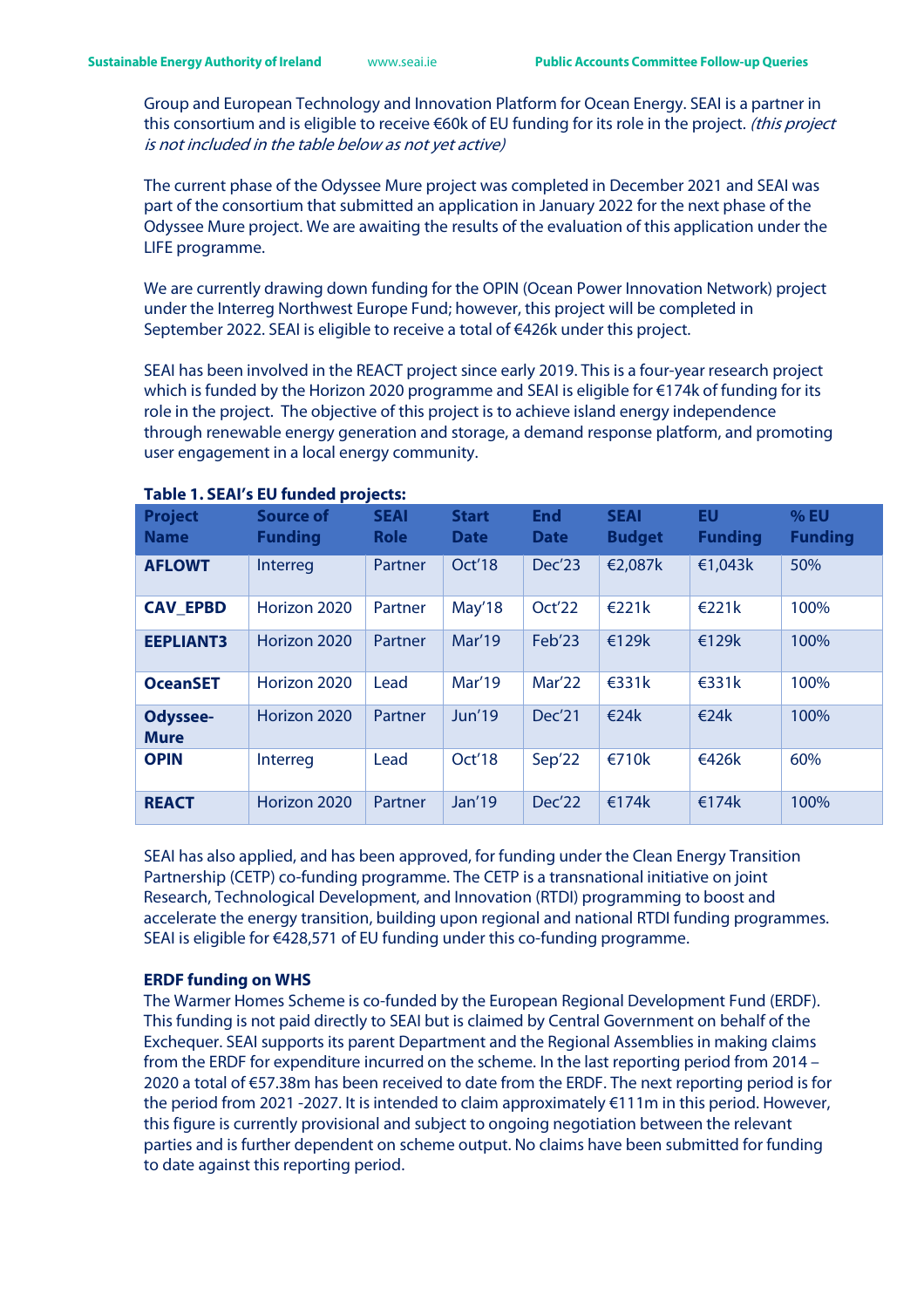# 7. **A note on SEAI's oversight and governance of the significant increase in its budget, including details of any training provided for new staff to assist in managing the additional funding.**

#### Roles and Responsibilities

SEAI staff roles and responsibilities are defined through the Candidate Information Booklet published for all new direct roles. New staff are subject to a probationary period during which their line manager must closely oversee their work and ensure they are provided with any necessary on-the-job training either by their manager or wider team as required. During the probationary period their direct line manager must conduct a mid-term and final probationary review.

Due to the significant increase in staff numbers, SEAI have recently appointed a Learning & Development Manager (yet to start) who will manage all aspects of learning and development within SEAI e.g. Performance Growth Planning Reviews, induction training, career development, personal development, management of probationary framework, etc.

## Staff Induction

A formal induction process is completed for all new staff which includes the following:

- Introduction to SEAI including its role, organisational structure and strategy
- Overview of facilities
- HR Policies and Procedures: Staff are directed to the Employee Handbook which includes all HR Policies and Procedures relevant for staff (e.g. Code of Business Conduct, Dignity & Respect at Work Policy etc) and requested to read, review and revert with any questions they have to HR.
- IT Induction training: IT services and support, cyber security training, Document Management etc
- Data Protection training all new starters receive Data Protection training

## Staff Training /Further Education

Training for all staff includes:

- Annual IT security training
- Refresher Data Protection Training is provided every 2 years.
- Procurement Training
- Finance System Training specific to particular roles.
- Specific training/further education: identified through Staff-Manager engagement and explored as part of Performance Growth Planning (PGP) process. Line manager will liaise with HR on options.

## Procedures

All departments have procedures for all key business processes. Programme reviews are conducted periodically and processes updated/amended as appropriate. Staff are required to follow agreed procedures. Policies and Procedures are in place to prevent material losses or frauds e.g. Financial Procedures / Anti-Fraud Policy / Protected Disclosures Policy / Disclosures Policy and reporting of same.

## Financial controls

- Delegated authority: Delegated powers are assigned by the Board to the CEO and the wider management team. All these responsibilities and delegated authorities are formally documented within the Code of Governance Framework reviewed annually.
- Procurement: SEAI complies with competitive tendering, as outlined in State Body & Government Public Procurement guidelines, as the basis of its Procurement Policy and the Code of Practice for the Governance of State Bodies. All Staff with purchasing responsibility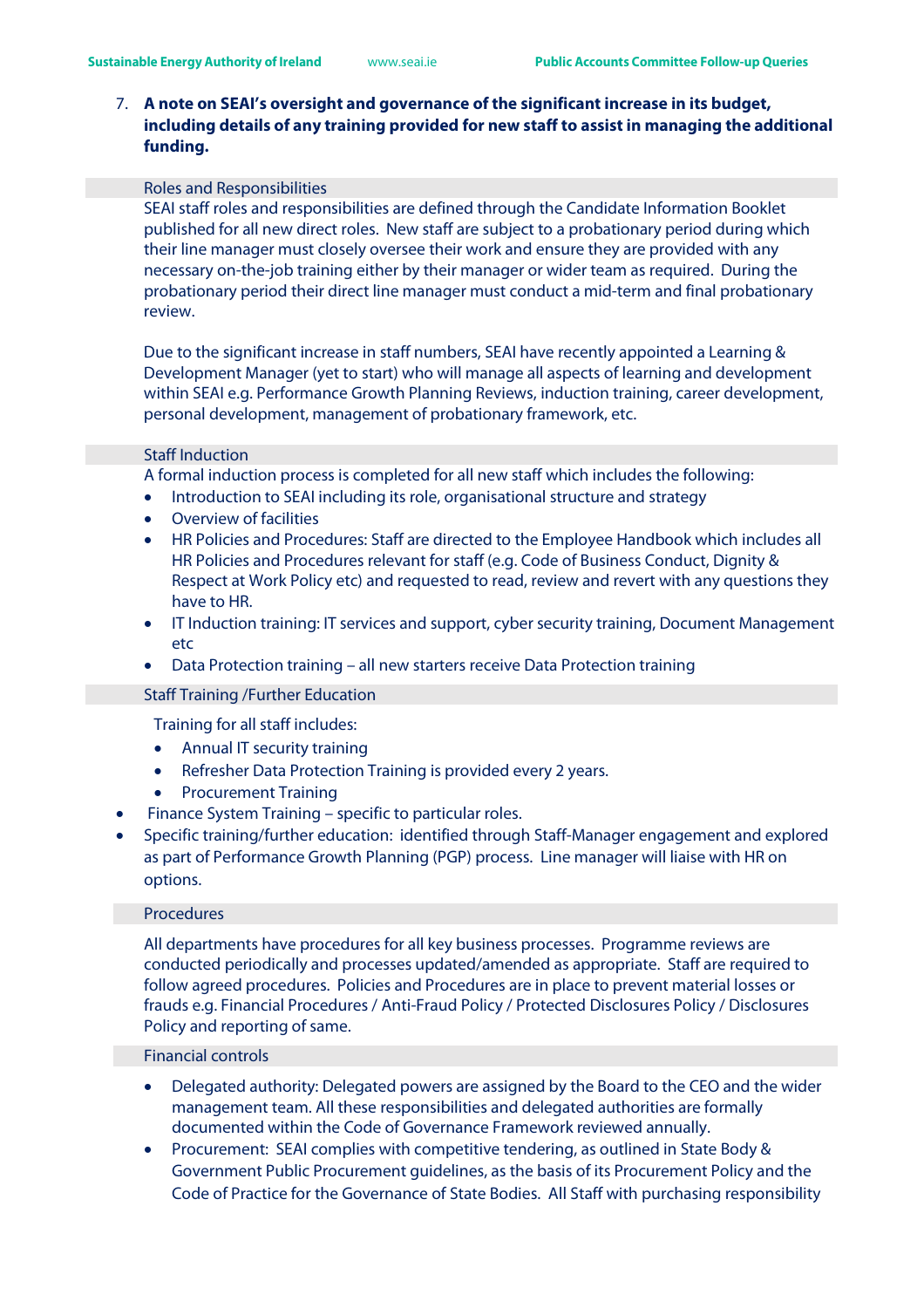are obliged to follow the Procurement procedures, which are based on State and EU Guidelines and Directives. Security measures are in place to ensure each staff member can only raise requisitions under their own ID.

- Financial Approval limits and workflow are built into the system covering requisitioning, invoices, expenses and contract approvals. Any set up of, or amendment to, bank account information is subject to system enforced review and approval.
- Segregation of duties: Appropriate segregation of duties across grant evaluation, grant processing, grant compliance and inspections, payment approval and payment processing.
- Manager review: Appropriate manager reviews incorporated into life-cycle of Grants Process (Evaluation through to payment processing).
- Bank & Balance Sheet Reconciliations reconciliations are carried out and reviewed by the Financial Controller on a weekly/monthly basis.

## System Controls

- SEAI has an Information Security Management System (ISMS) aligned to ISO27001 and IT Services alignment with ISO20000.
- User access rights are delivered via defined function-based access using department units. IT access requests must be approved by relevant line manager for every new starter, signed off by HR and the relevant system owners. Each system to be accessed must be requested as part of this process. Any change requests are subject to the same approval process. An automated monthly account check is circulated to management for review. Corrective action is delivered via standard IT service delivery process.

## **Oversight**

- SEAI Management are responsible for the development, implementation and review of the effectiveness of SEAI's internal controls and risk management framework.
- SEAI's Internal Auditors perform an annual review of the System of Internal Controls. The audit results for 2021 indicated that Substantial Assurance can be placed on the adequacy and operating effectives of internal controls.
- In accordance with Section 7.5 of The Code of Practice for the Governance of State Bodies (August 2016), SEAI's Audit and Risk Committee and Board perform annual reviews of the System of Internal Control.

# **8. A note outlining the number of staff that can be accommodated in SEAI's new premises, and whether a working from home or hybrid working model is being factored into same**

## **Remote and hybrid working**

- Up to 250 staff can be accommodated in SEAI offices on a full time basis.
- We are committed to implementing a progressive and climate-friendly approach to flexible working which supports SEAI's next steps into the future. Any such approach would potentially increase the capacity of current office accommodation.
- We are working on a flexible hybrid work policy that supports a typical working pattern option of 2-3 days in the office; the remainder working remotely. However our focus is on ensuring that we attract and retain high performing talent with the appropriate expertise and in this regard we intend to be as flexible as possible whilst retaining the need for all staff to remain connected.
- We are considering other options within Ireland, to facilitate further flexibility but this at a very early stage.
- In all scenarios we recognise that situations will likely arise where we will need all staff to attend offices for essential training or business purposes, at least a certain number of days per year.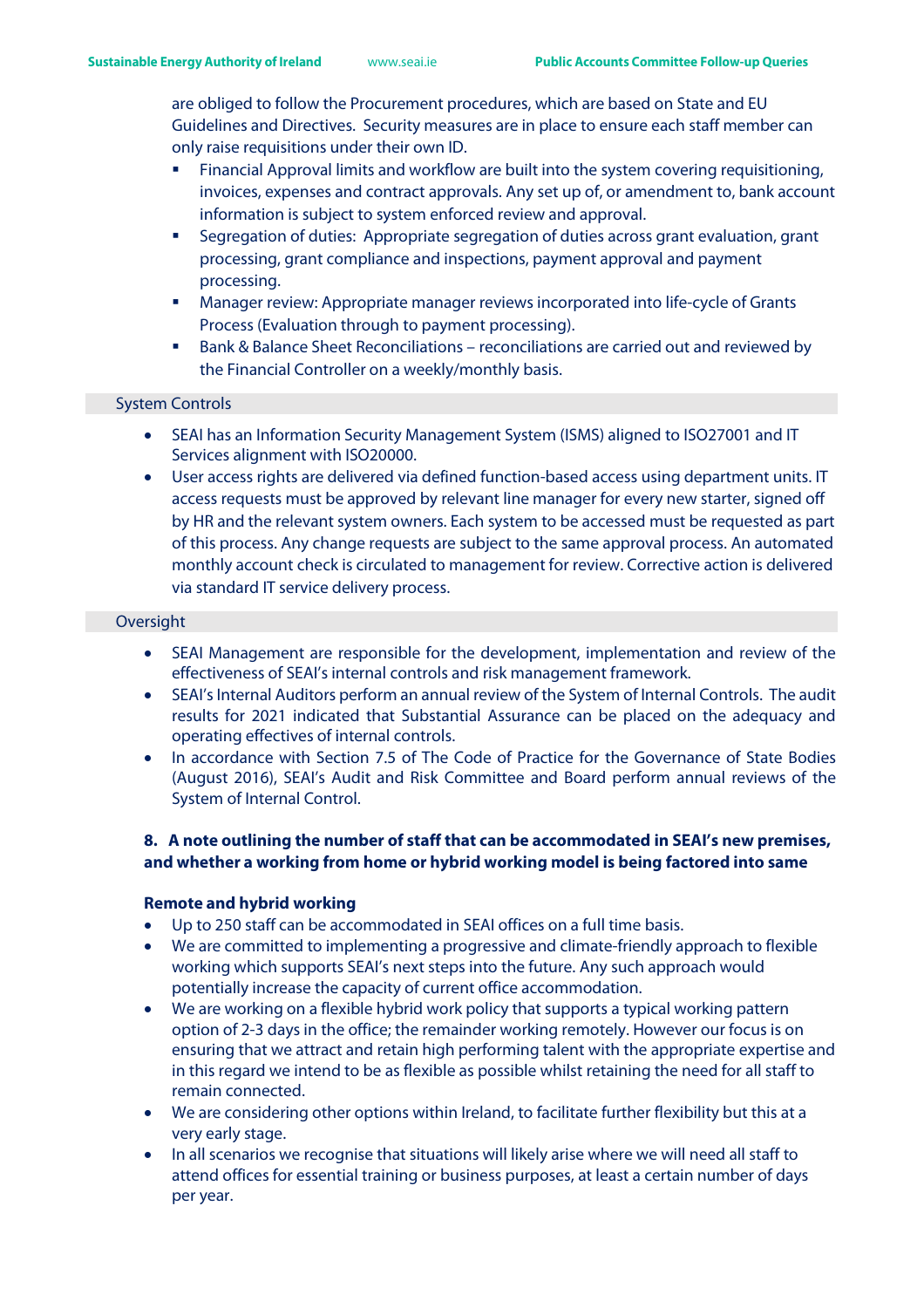• We envisage that this approach will future proof the organisation, helping us deliver on SEAI's mission.